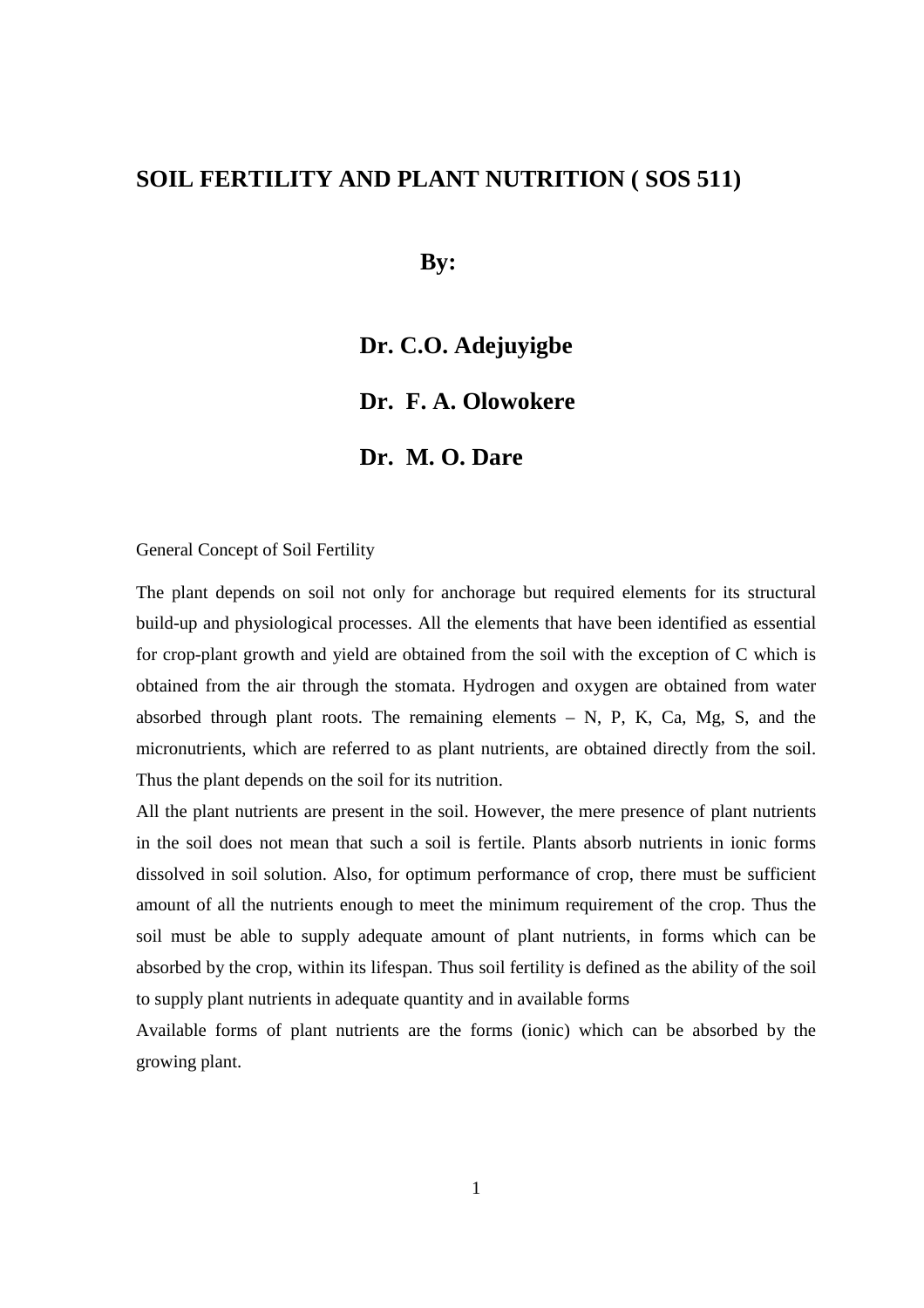# **FACTORS AFFECTING THE FERTILITY OF SOIL**

The ability of soil to supply plant nutrients in the available forms is affected by many physical, chemical and biological factors, including management practices.

# Soil water

Plants tend to get their nutrients from the water in the soil. This water is usually referred to as the soil solution because it contains dissolved materials (cations and ions) as well as suspended colloids of clay and organic matter.

Soil solution does not contain sufficient nutrients at any one time to last the life of the plant. It has to be replenished from the pool of nutrients adsorbed onto soil colloids (exchangeable nutrients) and those bound up in solid form as minerals or organic matter called the stable pool

Cation Exchange Capacity (CEC) and Base Saturation

Cation exchange capacity is generally defined as the ability of the soil to adsorb cations.

Many of these nutrients are absorbed in the form of cations. Most soils have at least some ability to hold onto these ions at negatively charged sites within the soil. The amount that they can hold is called the Cation Exchange Capacity. The cations are held to the edges of particles within the soil. This is referred to as adsorption. (Use magnets to demonstrate attraction of positive and negative.) The cations in the soil are divided into acids and bases. The acids are predominantly hydrogen and aluminum. The bases are primarily calcium, magnesium, sodium, and potassium.

CEC is technically defined as the sum of exchangeable bases plus total soil acidity at a specific pH value, usually 7.0 or 8.0.

When acidity is expressed as salt-extractable acidity, the cation exchange capacity is called the effective cation exchange capacity (ECEC) because this is considered to be the CEC of the soil at the native pH value. It is usually expressed in centimoles of charge per kilogram of soil (cmol kg-1) or millimoles of charge per kilogram of soil.

The CEC of the soil is dependent on the following: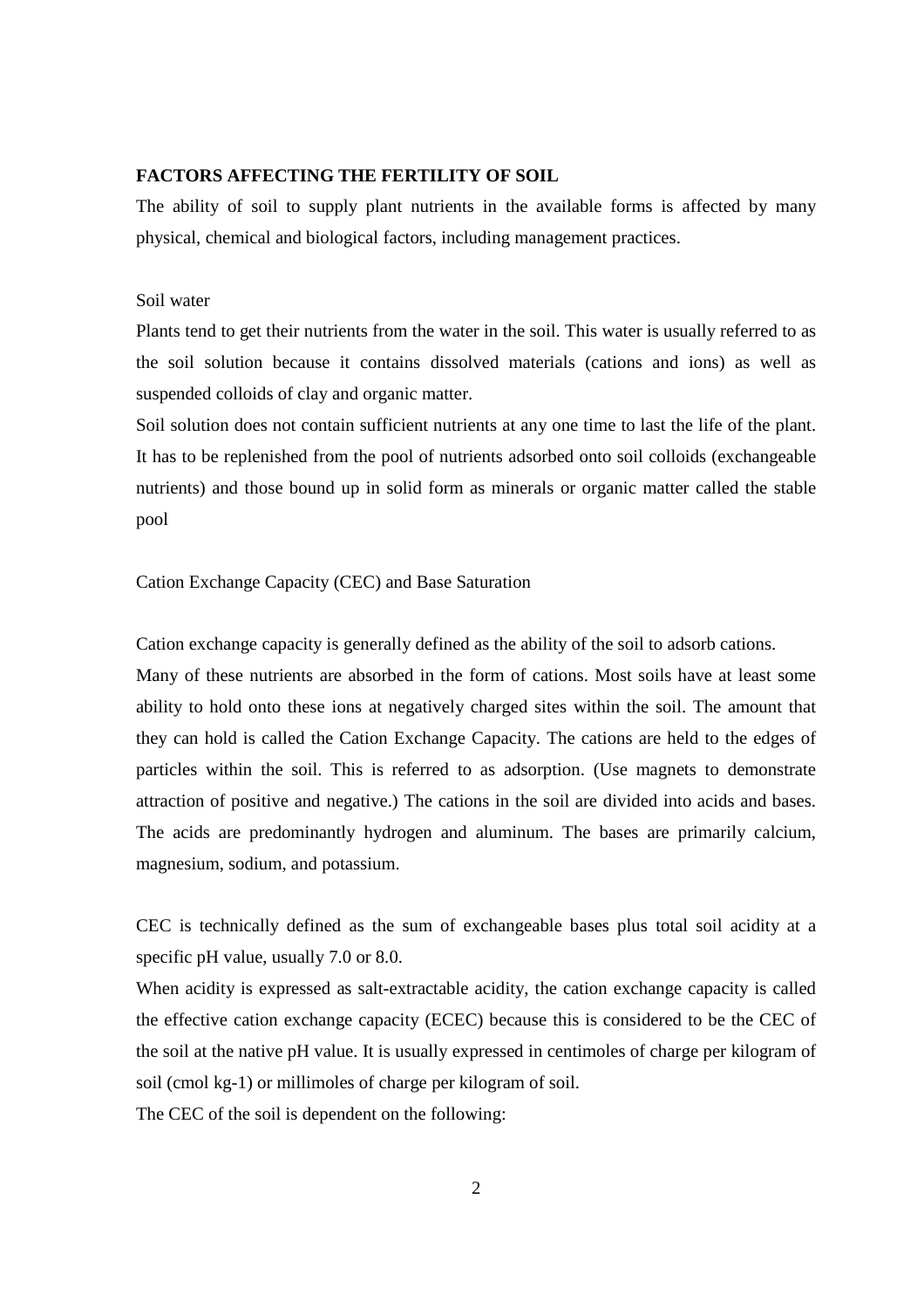Amount of clay: Higher amounts of clay mean higher CEC.

Type of clay: Certain kinds of clay (smectites, montmorillonite) have higher CEC than others (such as kaolinite).

Amount of organic matter: Higher amounts of organic matter mean higher CEC

pH dependent CEC: Amorphous clay minerals and organic matter have a CEC that varies with pH. As pH increases, so does the CEC. For every pH unit above 4.5 there is a 1 cmol kg<sup>-1</sup> increase for each percent organic matter.

# Base saturation

Base saturation refers to the percentage of exchange sites (negatively charged sites on clay and organic particles) that are occupied with bases (usually  $Ca^{2+}$ ,  $Mg^{2+}$ ,  $K^+$  and  $Na^+$ ) as opposed to ions that make the soil acid  $(H<sup>+</sup>$  or  $Al<sup>3+</sup>)$ . In technical terms it is the ratio of the quantity of exchangeable bases to the cation exchange capacity. The value of the base saturation varies according to whether the cation exchange capacity includes only the salt extractable acidity (see cation exchange capacity) or the total acidity determined at pH 7 or 8. It is often expressed as a percent.

*Exchangeable bases:* Charge sites on the surface of soil particles that can be readily replaced with a salt solution. In most soils,  $Ca^{2+}$ ,  $Mg^{2+}$ ,  $K^+$  and  $Na^+$  predominate. Historically, these are called bases because they are cations of strong bases. Many soil chemists object to this term because these cations are not bases by any modern definition of the term.

Soils with high base saturations are considered more fertile because many of the "bases" that contribute to it are plant nutrients. Usually the base saturation is 100 percent when the pH is above about 6.5. Since rainfall tends to leach bases out of the soil, areas with higher rainfall tend to have lower base saturations than areas with lower rainfall, unless the parent material is high in bases (such as limestone).

# Soil Reaction

Soil reaction refers to the degree of acidity and alkalinity of the soil. It covers the attribute of the soil in terms of its being acid, acidic, alkaline, alkali, sodic or saline. The degree of acidity or alkalinity of a soil can be denoted by its pH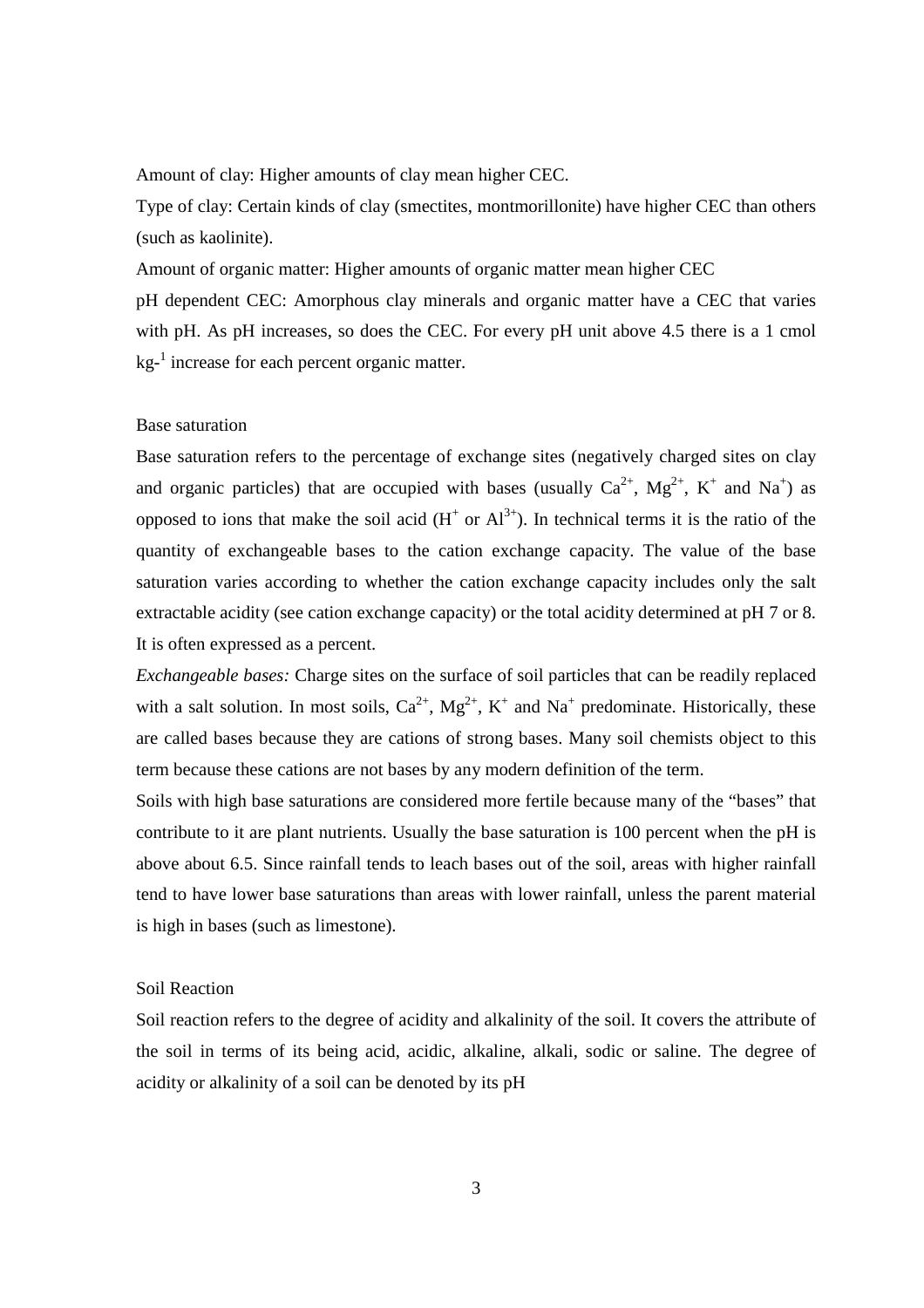### *What is pH?*

The pH of a soil is defined as the negative of the log of the concentration of hydrogen ions (moles per liter); it is a number between 0 and 14. (Water,  $H_2$ 0 or HOH is usually in equilibrium with its constituent ions,  $H^+$  and OH and has a pH of 7.) In acid soils (pH < 7),  $H^+$  ions predominate. In alkaline soils (pH > 7), OH ions predominate. Soils with pH of 7 are neutral.

# *Effect of pH on nutrient availability and uptake*

pH does not directly affect plants. It does affect the availability of different nutrients and toxic elements to plants. This is mostly due to the fact that pH changes the form of many of the nutrients and many of the forms are relatively insoluble.

Low pH causes nutrient deficiency, especially calcium phosphorus, and nitrogen. Extreme pH reduces the population of some useful organisms, such as bacteria and earthworms.

# Soil acidity

Acidity refers to the condition of the soil when the exchange complex is dominated by hydrogen and aluminum ions. There are two forms of soil acidity:

Exchangeable acidity (salt-replaceable acidity) - The aluminum and hydrogen that can be replaced from an acid soil by an unbuffered salt solution such as KCl or NaCl.

Total acidity, total - The total acidity including residual and exchangeable acidity. Often it is calculated by subtraction of exchangeable bases from the cation exchange capacity determined by ammonium exchange at pH 7.0. It can be determined directly using pH buffersalt mixtures (e.g., BaCl<sub>2</sub> plus triethanolamine, pH 8.0 or 8.2) and titrating the basicity neutralized after reaction with a soil.

Factors which contributes to a soil becoming acidic include

Le*aching*: Refers to the washing down of plant nutrients below the soil beyond the reach of the plant roots leaving behind hydrogen ion.

*Use of acid fertilizers*: The use of acid fertilizers like ammonium sulphate and ammonium nitrate can easily cause acidity in the soil.

*Nutrient uptake by plants*: the absorption of soluble minerals by plants results in the accumulation of hydrogen ions which cause soil acidity.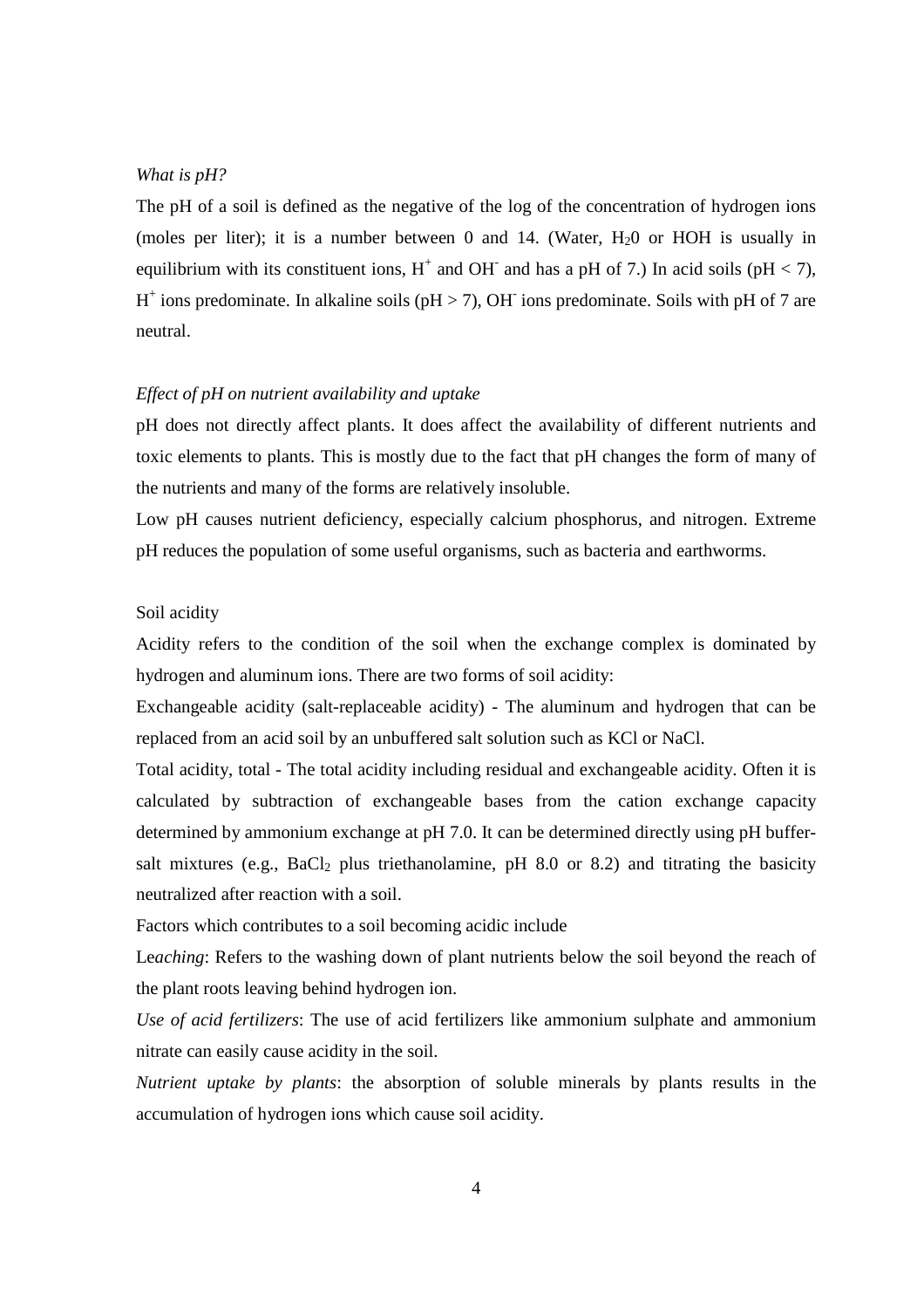*Presence of acid parent materials:* The presence of acid parEnt mateials results in the easy dissolution of the rocks, leaving behind minerals rich in hydrogen ions. .

*Presence of sulphur in the soil*: sulphur undergoes oxidation and dissolution to form acid in the soil.

Soil acidity can be ameliorated through liming and application of organic manure can also be used on the soil to remove acidity

# *Distribution of acid soils*

Acid soils usually occur where there is sufficient rainfall or other sources of precipitation to leach the bases out of the soil. When this happens, the exchange complex becomes dominated by hydrogen (lowers pH) and aluminum (toxic). In the U.S. there is a fairly strong correlation between precipitation and pH, with soils receiving more than about 30 inches of annual precipitation having a pH less than 6.

### *3. Problems associated with acidity*

Aluminum toxicity: Aluminum is the third most common element in the earth's crust. It becomes more available at low pH's, and can be toxic to plants.

Manganese toxicity: This may occur in soil that are high in Mn and that have a pH less than 5

# *4. Acid soils and liming*

Lime (calcium carbonate) is added to acid soils to raise the pH. Calcium replaces hydrogen and aluminum on exchange sites.

Alkalinity, Alkali, Salinity, and Sodic Soils

# *1. Definitions*

*Soil alkalinity:* The degree or intensity of alkalinity in a soil, expressed by a value > 7.0 for the soil pH

Alkali soil: (i) A soil with a pH of 8.5 or higher or with an exchangeable sodium percentage greater than 0.15 (ESP>15). (ii) A soil that contains sufficient sodium to interfere with the growth of most crop plants. See also saline-sodic soil and sodic soil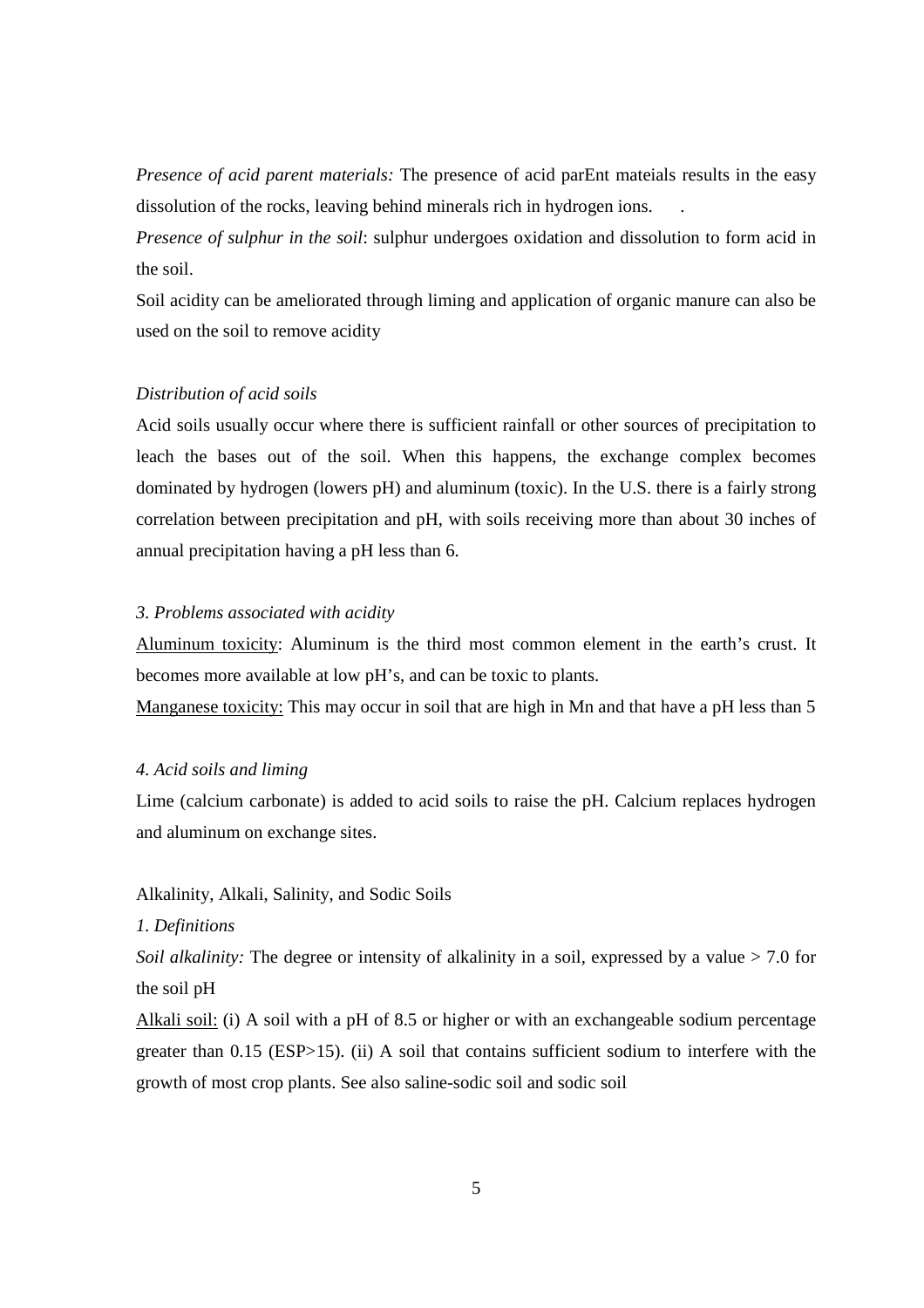Saline soil: A nonsodic soil containing sufficient soluble salt to adversely affect the growth of most crop plants. The lower limit of saturation extract electrical conductivity of such soils is conventionally set at 4 dS  $m^{-1}$ (at 25 $^{\circ}$ C). Actually, sensitive plants are affected at half this salinity and highly tolerant ones at about twice this salinity.

Sodic soil: A nonsaline soil containing sufficient exchangeable sodium to adversely affect crop production and soil structure under most conditions of soil and plant type. The sodium adsorption ratio of the saturation extract is at least 13.

Saline-sodic soil*:* A soil containing sufficient exchangeable sodium to interfere with the growth of most crop plants and containing appreciable quantities of soluble salts. The exchangeable sodium ratio is greater than 0.15, conductivity of the soil solution, at saturated water content, of  $> 4$  dS m<sup>-1</sup>(at 25<sup>o</sup>C), and the pH is usually 8.5 or less in the saturated soil.

### *2. Some elements contributing to alkalinity*

Calcium: Calcium is common in many soils in arid areas. It helps the soil to form aggregates. (Because it has a +2 charge (divalent), it can bind to two clay or organic particles). Magnesium: Behaves similarly to calcium in helping to form aggregates. Potassium: An important plant nutrient Sodium: Toxic to plants at high levels

# Soil Organic Matter

Soil organic matter (SOM) is that fraction of the soil composed of plant and animal remains in various stages of decomposition and synthesis. It includes cells and tissues of soil organisms, and substances from plant roots and soil microbes. Soil organic matter can be divided into two parts: the well-decomposed part in which the original precursor cannot be distinguished anymore known as humus. Humus is dark brown, porous, spongy in appearance with, earthy smell. The other part of SOM is referred to as the non-humic substances and contains fragments of the original substances as identifiable in the original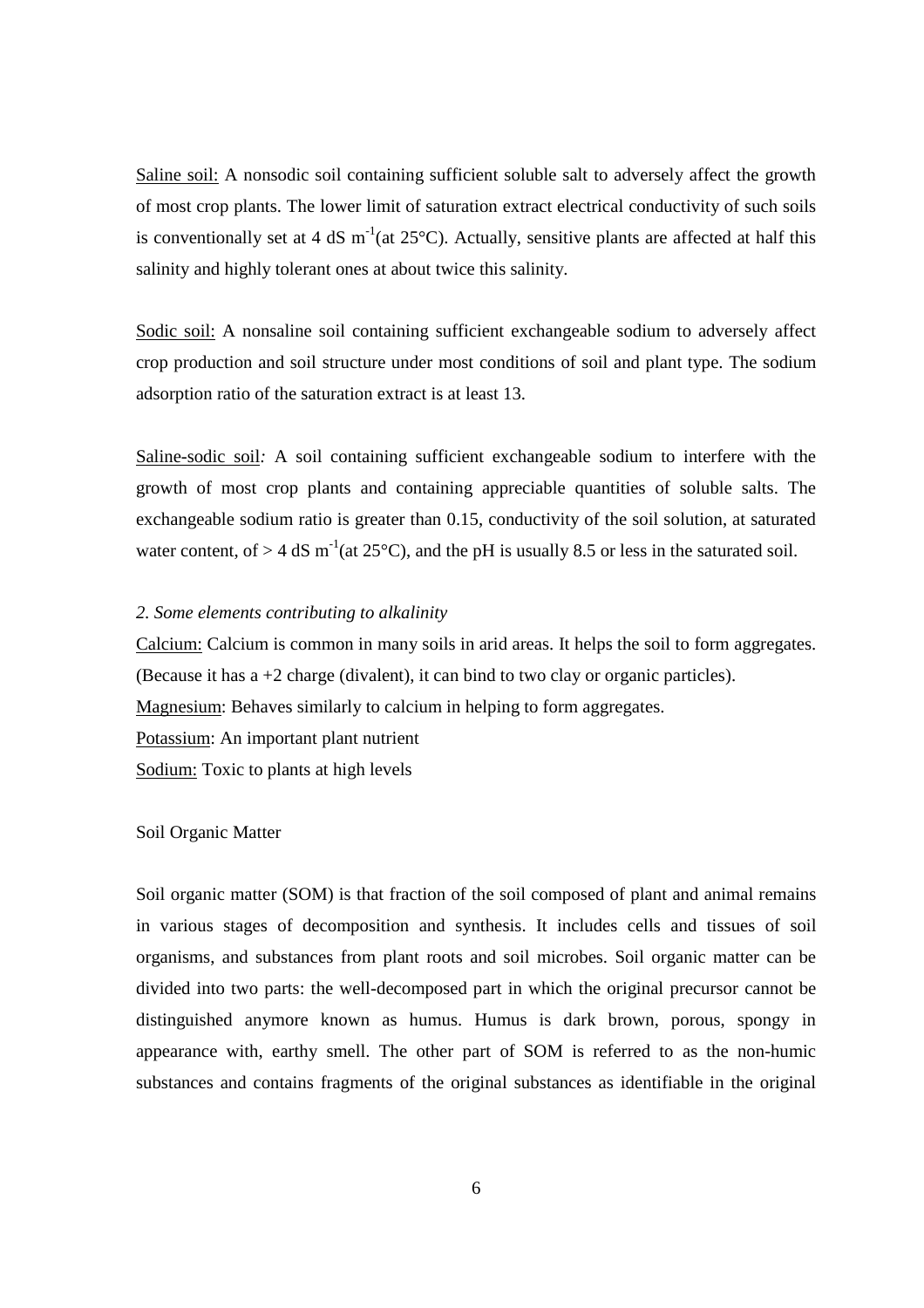plant and animal remains. Humus also referred to as humic substances consist of three major chemical fractions: fulvic acid, humic acid and humin.

Plants produce organic compounds by using the energy of sunlight to combine carbon dioxide from the atmosphere with water from the soil. Soil organic matter is created by the cycling of these organic compounds in plants, animals, and microorganisms into the soil. In most soils, the organic matter accounts for less than about 5% of the volume.

Soil organic matter is a dynamic entity. It can be lost through natural processes such as erosion, ecological processes such as decomposition, and human activities that promote the processes. Soil organic matter is utilized by soil microorganisms as source of energy and nutrients to support their own life processes. Some of the material is incorporated into the microbes, but most is released as carbon dioxide and water. Some nitrogen is released in gaseous form, but some is retained, along with most of the phosphorus and sulphur.

# Importance of organic matter to soil fertility and plant nutrition

Stabilizes and holds soil particles together. Thus reducing the hazard of erosion. Aids the growth of crops by improving the soil's ability to store and transmit air and water; stores and supplies such nutrients as nitrogen, phosphorus, and sulphur, which are needed retains nutrients by providing cation-exchange and anion-exchange capacities; maintains soil in an uncompacted condition for easy growth of root

### Factor influencing level of soil organic matter

The amount of soil organic matter is controlled by a balance between additions of plant and animal materials and losses by decomposition. Both additions and losses are very strongly controlled by management activities. The amount of water available for plant growth is the primary factor controlling the production of plant materials. Other major controls are air temperature and soil fertility. Salinity and chemical toxicities can also limit the production of plant biomass. Other controls are the intensity of sunlight, the content of carbon dioxide in the atmosphere, and relative humidity.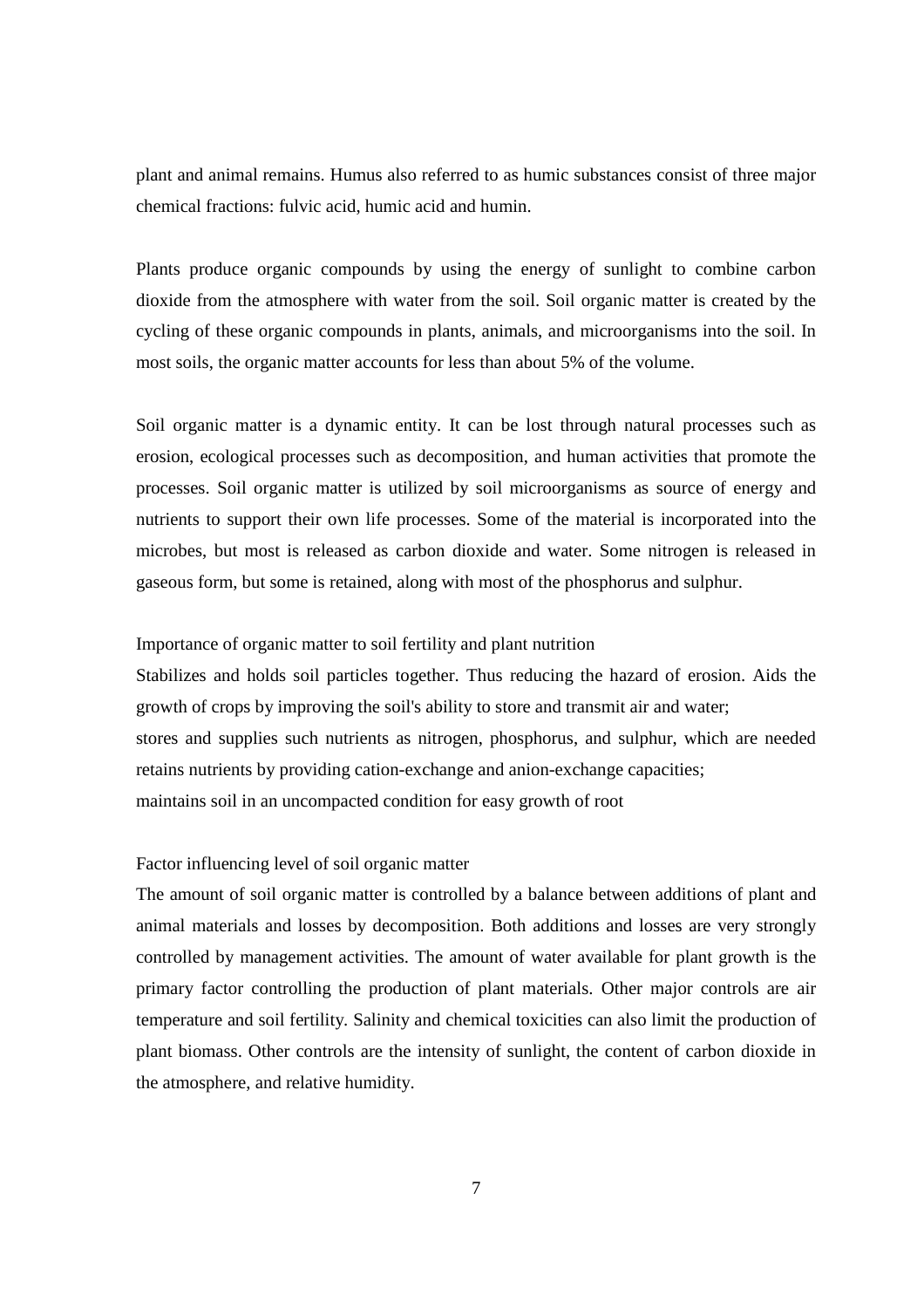The proportion of the total plant biomass that reaches the soil as a source of organic matter depends largely on the amounts consumed by mammals and insects, destroyed by fire. or produced and harvested for human use.

When soils are tilled, organic matter is decomposed faster because of changes in water, aeration, and temperature conditions. The amount of organic matter lost after clearing a wooded area or tilling native grassland varies according to the kind of soil. but most organic matter is lost within the first 10 years.

Rates of decomposition are very low at temperatures below 38  $\degree$ F (4 $\degree$ C) but rise steadily with increasing temperature to at least 102 or: (40°C) and with water content until air becomes limiting. Losses are higher with aerobic decomposition (with oxygen) than with anaerobic decomposition (under waterlogged conditions).

Available nitrogen either in the organic matter or from external sources (such as fertilizer application) also promotes organic matter decomposition.

Organic matter level in the soil can be decrease by such management and agricultural practices that leads to decrease the production of plant materials as

replacing perennial vegetation with short-season vegetation,

replacing mixed vegetation with monoculture crops,

introducing more aggressive but less productive species,

using cultivars with high harvest indices,

Increasing the use of bare fallow.

As well as those those that decrease the supply of organic materials such

burning forest, range, or crop residues,

over-grazing,

removing plant products

# Maintenance of soil organic matter

Soil organic matter level can be maintained or build up through activities that lead to increase in primary production of plant materials, addition of organic materials to the soil, and reduction in the rate of organic matter decomposition or loss.

Activities that lead to increase in production of plant materials include:

irrigation,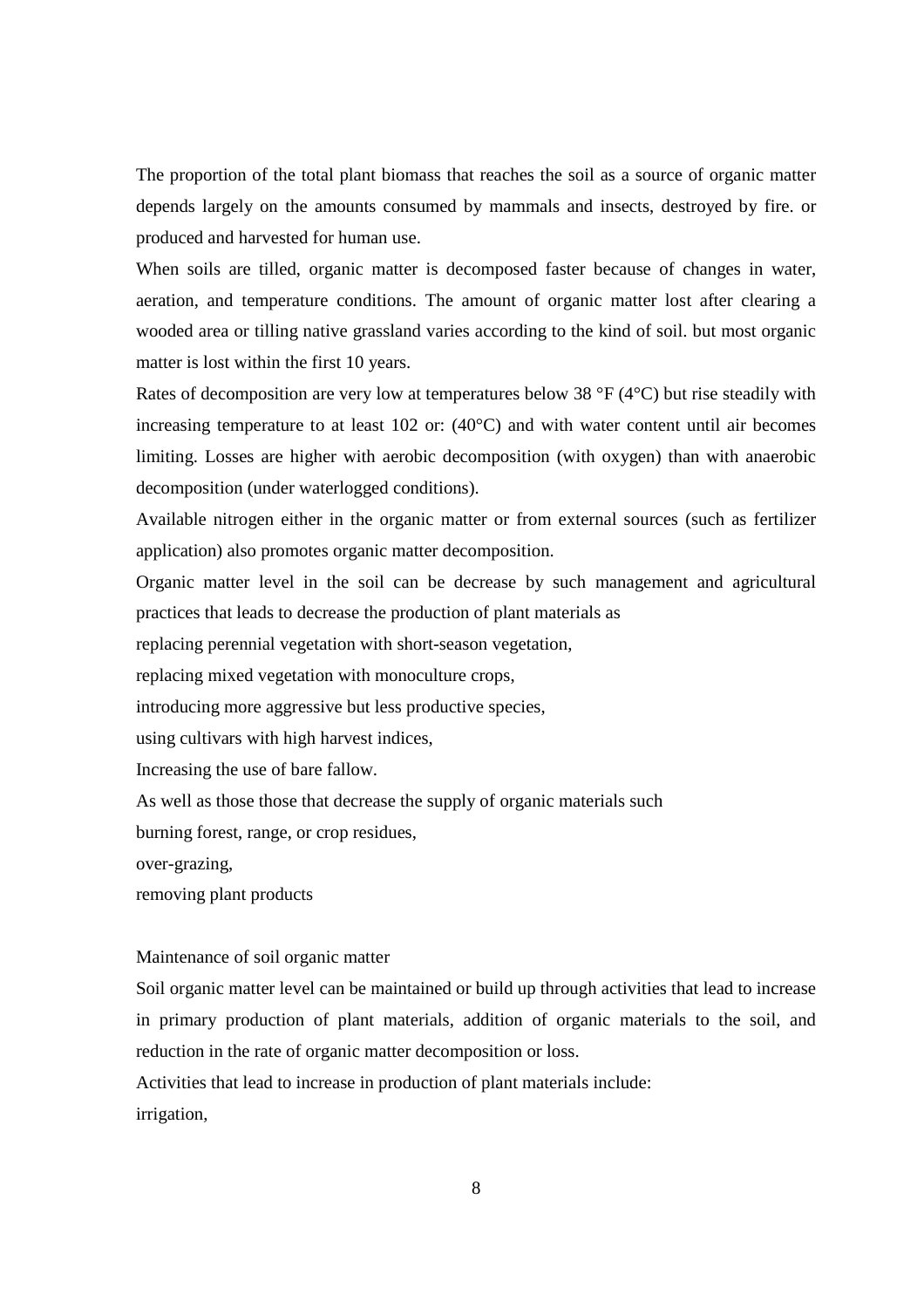judicious us of fertilizer to increase plant biomass production, planting of cover crops improved vegetative stands, introduction of plants that produce more biomass, reforestation, restoration of grasslands. Level of organic materials returned into the soil can be increased by controlled grazing rather than by harvesting, applying animal manure or other carbon-rich wastes, applying plant materials from other areas. Loss of soil organic matter in the soil can be reduced through zero or minimum tillage, keeping the soil saturated with water (although this may cause other problems), keeping the soil cool with vegetative cover. protecting from fire.

# ESSENTIAL NUTRIENTS/ ELEMENTS

Definition: They are elements needed by plants for growth and reproduction without which plants cannot complete their life cycle (Vegetative, Flowering and seed production). Criteria for nutrient essentiality:

Plant cannot complete its life cycle without it

The function of the element cannot be replaced by another element

. The element is directly involved in the plant's growth and reproduction

List of essential elements Carbon (C) Hydrogen (H) Oxygen (O)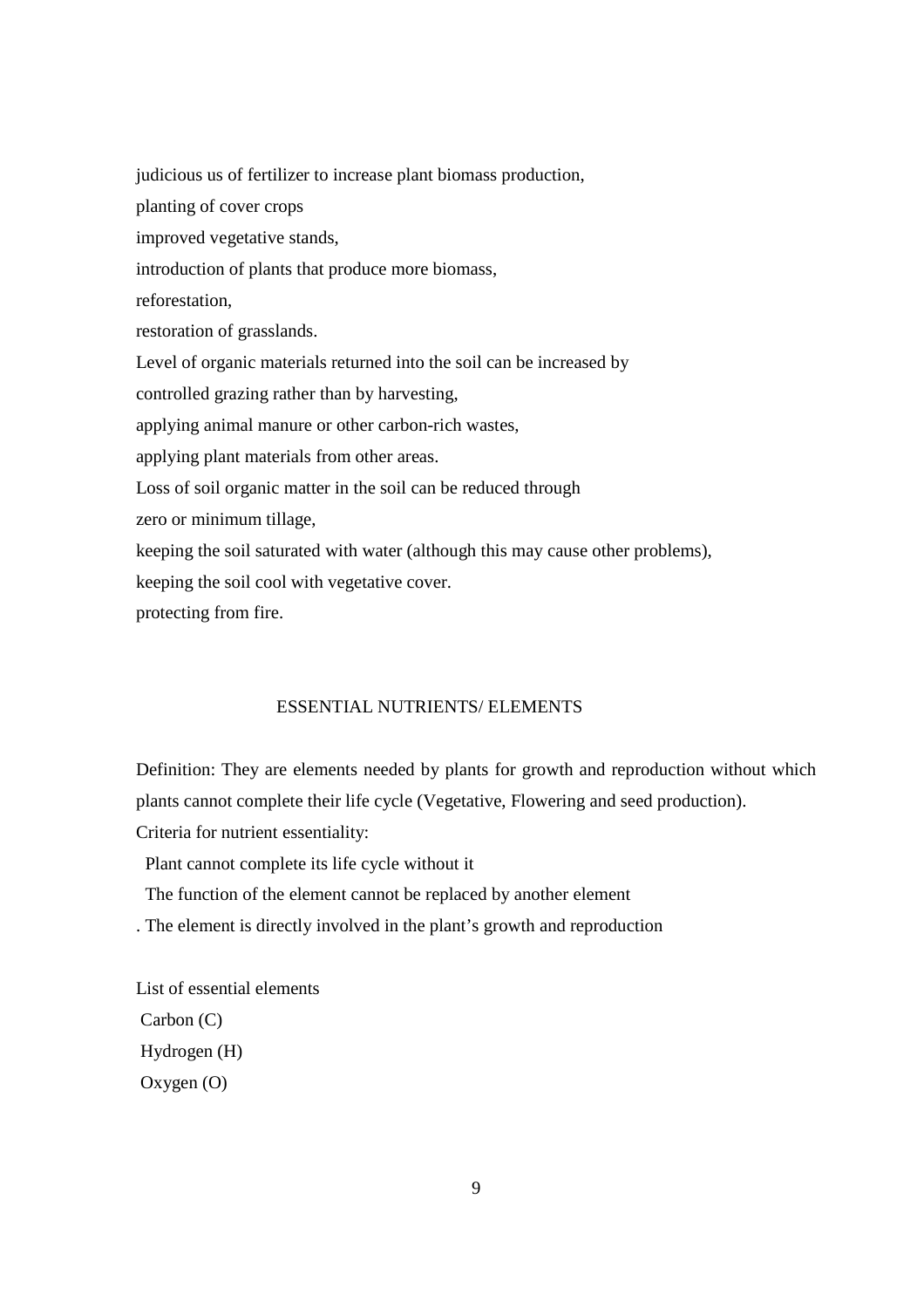The above are considered to be non-mineral nutrients because they are derived from air and water

Nitrogen (N) Phosphorus (P) Potassium (K) Calcium (Ca) Magnesium (Mg) Sulfur (S)

The above are considered as mineral elements because they are derived from soils and minerals, they are also known as macronutrients because they are required by plants in large quantity.

Iron (Fe) Manganese (Mn) Zinc (Zn) Copper (Cu) Nickel (Ni) Boron (B) Molybdenum (Mo) Chlorine (Cl) Cobalt (Co)

The above are mineral elements and known as micronutrients because they are required in minute quantities by plants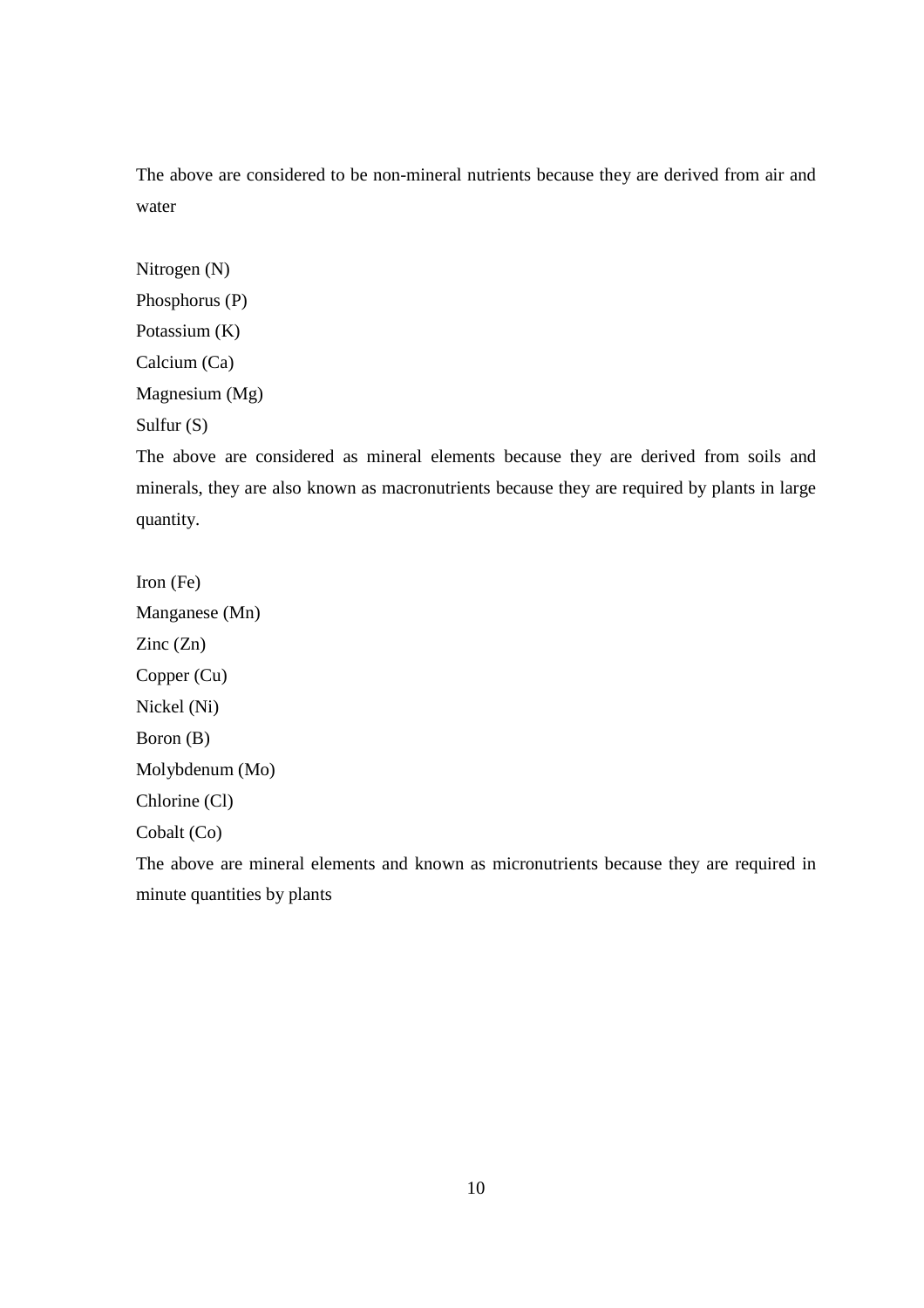| Element                                        | Source of supply |
|------------------------------------------------|------------------|
| $\mathsf{C}$                                   | Air              |
| H                                              | Air/Water        |
| O                                              | Air/Water        |
| N                                              | Air/Soil         |
| P, K, Ca, Mg, S, B, Cl, Cu, Fe, Mn, Mo, Ni, Zn | Soil             |

| Elements                  | Available forms       |
|---------------------------|-----------------------|
| $\mathsf C$               | CO <sub>2</sub>       |
| $\boldsymbol{\mathrm{H}}$ | $H_2O$                |
| $\mathcal{O}$             | $H_2O, CO_2, O_2$     |
| ${\bf N}$                 | $NO3$ , $NH4+$        |
| ${\bf P}$                 | $H_2PO_4$ , $HPO_4^2$ |
| $\bf K$                   | $\mbox{K}^+$          |
| ${\bf S}$                 | $SO4^{2-}$            |
| $\rm Ca$                  | $Ca^{2+}$             |
| Mg                        | $\rm Mg^{2+}$         |
| Fe                        | $Fe^{2+}$ , $Fe^{3+}$ |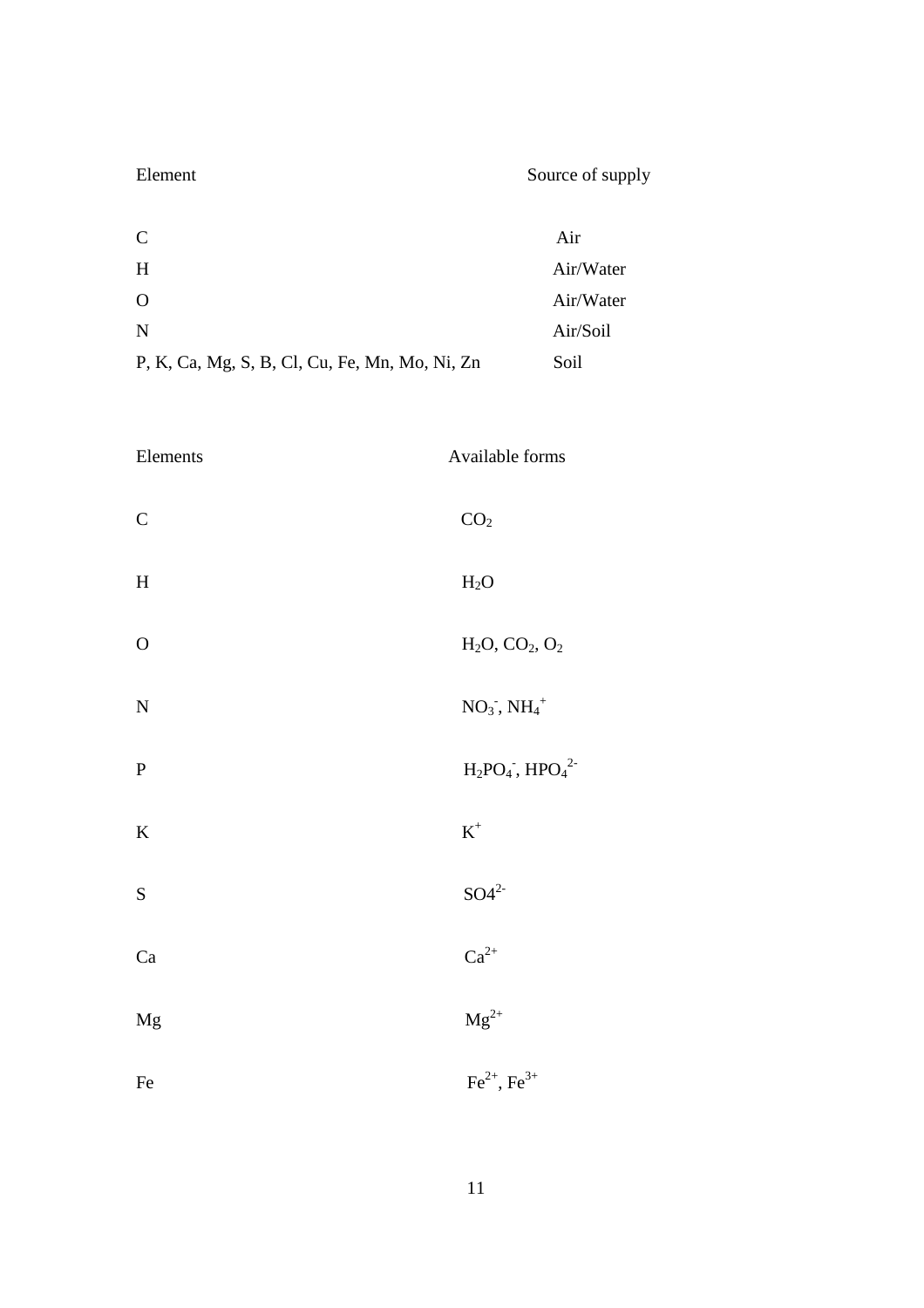| Mn          | ${\rm Mn}^{2+}$              |
|-------------|------------------------------|
| $\mathbf B$ | BO <sub>4</sub> <sup>2</sup> |
| Zn          | $\rm Zn^{2+}$                |
| Cu          | $\mathrm{Cu}^{2+}$           |
| Mo          | $\mathrm{MoO_4}^{2+}$        |
| Cl          | $Cl-$                        |
| Ni          | $\mathrm{Ni}^{2+}$           |

# **Physiological roles and deficiency symptoms of essential nutrients**

| Element    | <b>Functions</b>                                                                                                                                                                                                                                                                                              | <b>Deficiency symptoms</b>                                  |
|------------|---------------------------------------------------------------------------------------------------------------------------------------------------------------------------------------------------------------------------------------------------------------------------------------------------------------|-------------------------------------------------------------|
| Nitrogen   | Amino acid formation, plant growth and Stunted growth, chlorosis, lowering of<br>dev. Enzymatic reactions, photosynthesis, protein content of seeds and vegetables<br>component of vitamins, Improves quality<br>and quantity of dry matter in leafy<br>vegetables and protein in grain crops                 |                                                             |
| Phosphorus | Photosynthesis,<br>storage and transfer as ADP and ATP; purpling of leaves and stems under<br>DPN and TPN, increases resistant to severe deficiency, delayed maturity,<br>diseases, part of RNA and DNA, aids poor seed and fruit development<br>roots dev., flower initiation, seed and fruit<br>development | respiration, energy Dark to blue green coloration of leaves |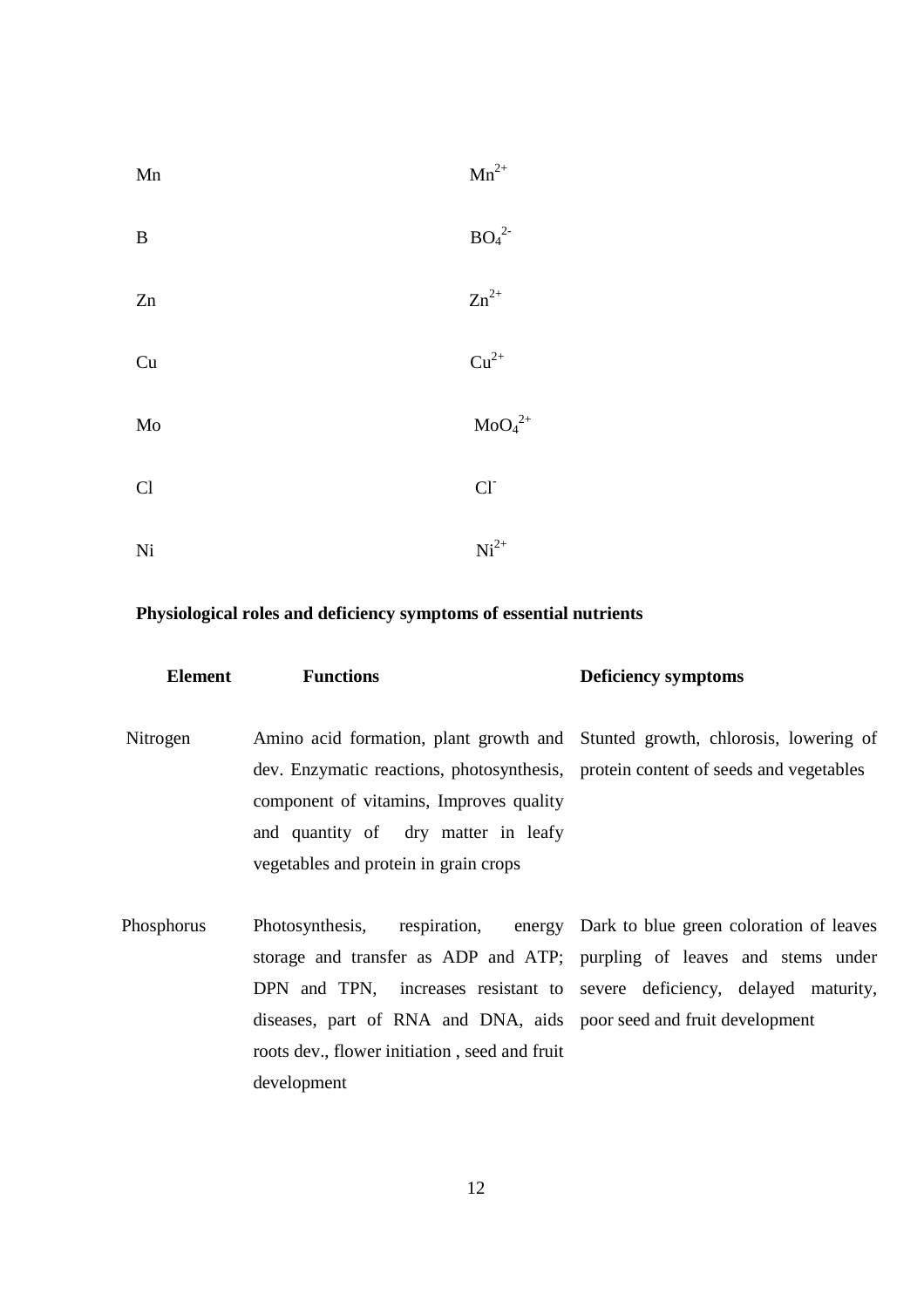| Potassium      | Enzyme activator, promotes metabolism, Chlorosis along the edges of leaves,     |                                                       |
|----------------|---------------------------------------------------------------------------------|-------------------------------------------------------|
|                | of<br>Regulates<br>plants<br>use                                                | water, slow and stunted plant growth, weak            |
|                | photosynthesis Regulates plants use of stems, lodging                           |                                                       |
|                | water, maintains the balance of electrical                                      |                                                       |
|                | charges at the site of ATP production,                                          |                                                       |
|                | promotes translocation of sugars                                                |                                                       |
| <b>Element</b> | <b>Functions</b>                                                                | <b>Deficiency symptoms</b>                            |
| Calcium        | Cell wall membrane formation, maintains Growing tips of roots and leaves turn   |                                                       |
|                | cell integrity and membrane permeability.                                       | brown and die, sticking together of                   |
|                | Acts as detoxifying agent by neutralizing newly emerging leaves at the margins. |                                                       |
|                | organic acids in plants, reduces soil                                           |                                                       |
|                | acidity when limed.                                                             |                                                       |
| Magnesium      | constituent<br>Major<br>of                                                      | chlorophyll Interveinal chlorosis, premature leaf     |
|                | molecule, assists the movement of sugar drop                                    |                                                       |
|                | within the plant                                                                |                                                       |
| Sulfur         | Plant protein formation, metabolism of B Chlorosis, stiff, thin and woody plant |                                                       |
|                | vitamins, biotin and thiamine, seed stems                                       |                                                       |
|                | production, aids in seed formation.                                             |                                                       |
| <b>Boron</b>   | Pollen germination and growth of pollen Stunted growth, leaves tend to be       |                                                       |
|                | tube                                                                            | thickened, may curl and become brittle                |
| Copper         | Photosynthesis,<br>part<br>of                                                   | chloroplast Distortion of younger leaves, necrosis of |
|                | protein, plastocyanin, which part of the apical meristem, multiple sprouting at |                                                       |
|                | electron transport chain                                                        | the growing tips of trees                             |
| Chlorine       | Photosynthesis, increases cell osmotic                                          | Chlorosis, plant wilting                              |
|                | pressure and water content of plant tissues                                     |                                                       |
| Iron           | Photosynthesis and respiration, nitrate and Interveinal chlorosis               |                                                       |
|                | sulfate reduction                                                               |                                                       |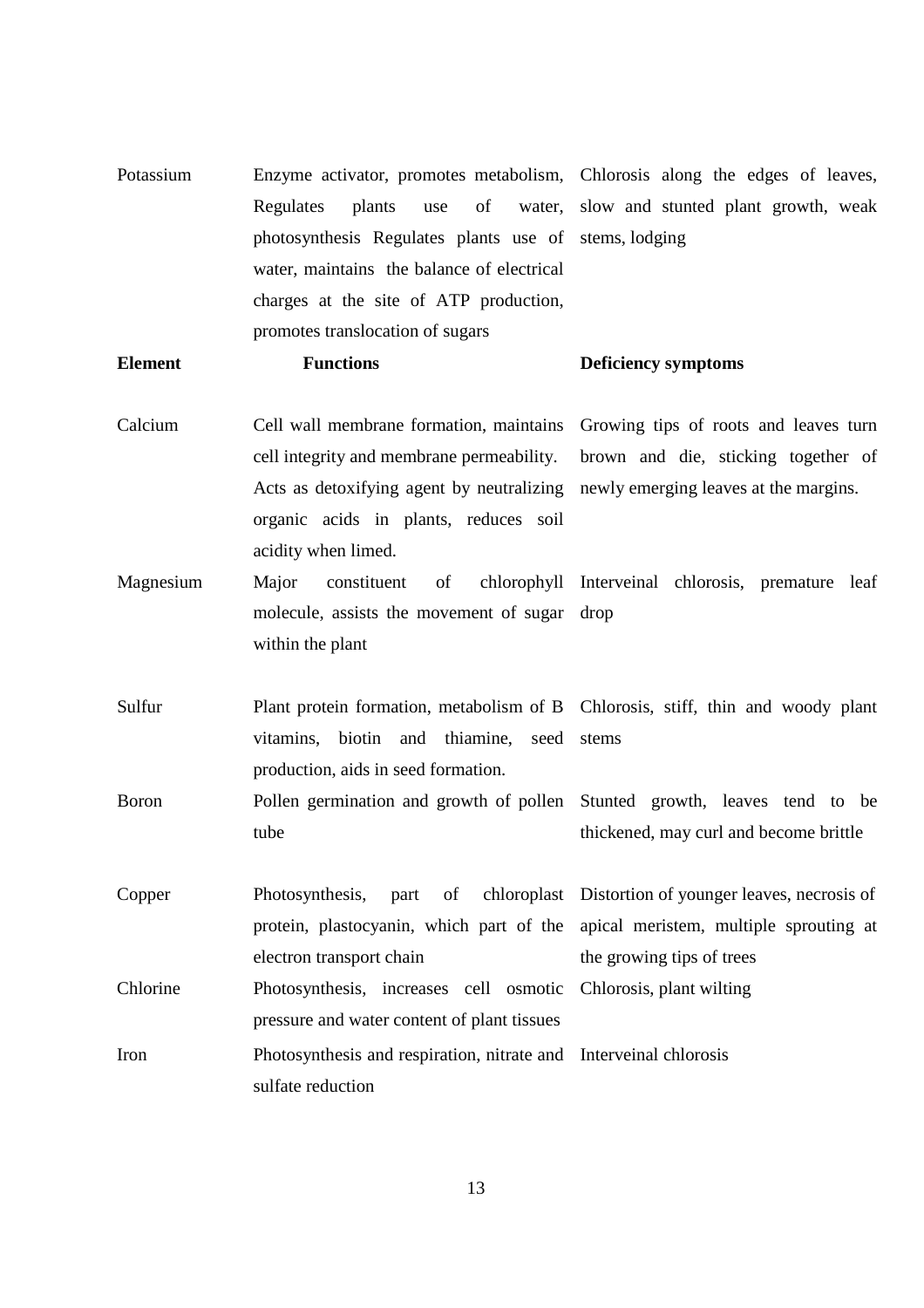| Manganese     | Involved in oxidation reduction processes, Marsh spots in legumes             |                                                  |
|---------------|-------------------------------------------------------------------------------|--------------------------------------------------|
|               | activates several metabolic functions                                         |                                                  |
| Molybdenum    | Required by some soil organisms for N Chlorosis, stunted plant, leave margins |                                                  |
|               | fixation in soils                                                             | roll inwards                                     |
| Zinc          | Protein and RNA synthesis                                                     | Interveinal chlorosis, dropping of dead          |
|               |                                                                               | tissue out of the chlorotic spots                |
| <b>Nickel</b> | in<br>metabolism<br>Nitrogen                                                  | legumes, Accumulation of toxic levels of urea in |
|               | stimulates nodule weight and seed yield of leaf tips                          |                                                  |
|               | soybeans                                                                      |                                                  |

# **Fertilizers**

 Definition: Fertilizer is any material, organic or inorganic, natural or synthetic, that furnishes to plants one or more of chemical elements essential for normal growth.

Types of fertilizers:

 Inorganic or chemical fertilizer: simple chemical compounds made in a factory Organic fertilizer: Composed of wastes and residues from animal life Organic fertilizers could be classified into Industrial and Non-Industrial organic fertilizers.

 Industrial Organic fertilizers include waste from brewery factories e.g. molasses, waste From tobacco companies e. g. tobacco leaves, waste from fruit juice and meat canning industries e. g. orange or fruit peelings, bones hooves, blood. It also includes sawdust from sawmills.

 Non- Industrial Organic Fertilizers: These include cocoa pods, rice brans, bean pod, sorted town refuse, sewage and city wastes. Animal dung, human feaces and urine are also included.

 The difference between organic and inorganic fertilizers lies in the fact that inorganic fertilizers consist of relatively simple chemical compounds of known composition, they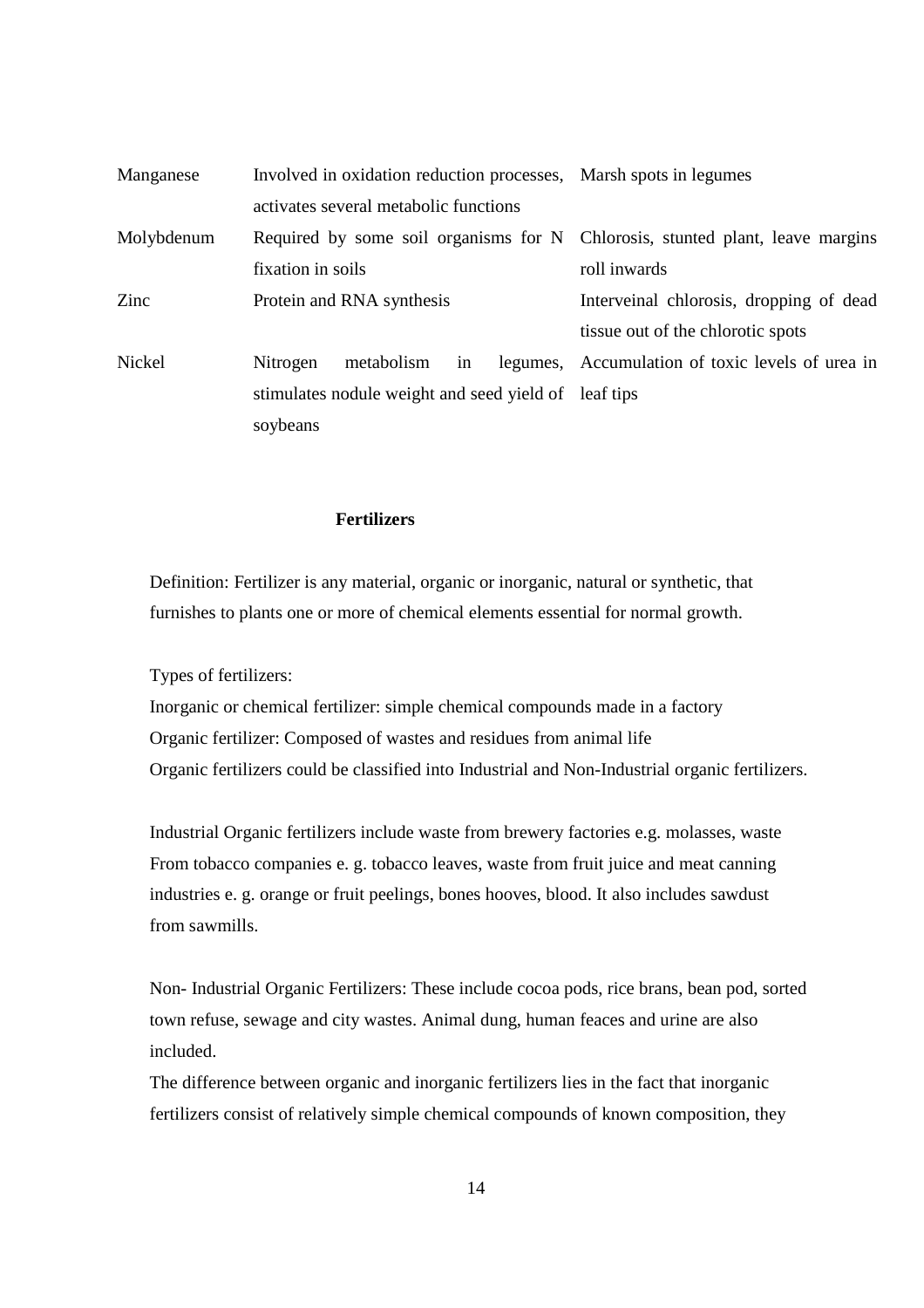are nutritionally more concentrated and they release their nutrients immediately they are applied to the soil provided there is adequate moisture while organic fertilizers are slowly mineralized, add organic matter to the soil, they are rich in water and carbon compounds.

Common fertilizer terms:

Fertilizer Grade; Nutrient content expressed in weight percentages of N,  $P_2O_5$ , and  $K_2O$  in the order: N-P-K

Straight Fertilizer: Fertilizer containing only one nutrient

Compound Fertilizer: Fertilizer containing two or more nutrients

Granular Fertilizer: Fertilizer in form of particles sized between an upper and lower limit

 Nongranular (powdered) Fertilizer: Fertilizers containing fine particles, usually with some upper limits such as 3 mm but no lower limit.

 Fillers: These are materials which may or may not possess any manorial value added to compound fertilizers to make up the weight required to get them conform to a predetermined Specification in terms of percentages of the active ingredient. Examples of materials used as fillers in the past were fine river sand, powdered charcoal and kaolin while gypsum, dolomite and dried poultry manure have been more recently used.

 Bulk-Blend Fertilizer or Blended Fertilizer: This refers to two or more fertilizers of similar size mixed together to form a compound fertilizer.

 Coated Fertilizer: Granular fertilizer coated with a thin layer of some substances such as clay to prevent caking or to control dissolution rate.

Liquid or fluid fertilizer: This term is used for fertilizers wholly or partially in solution that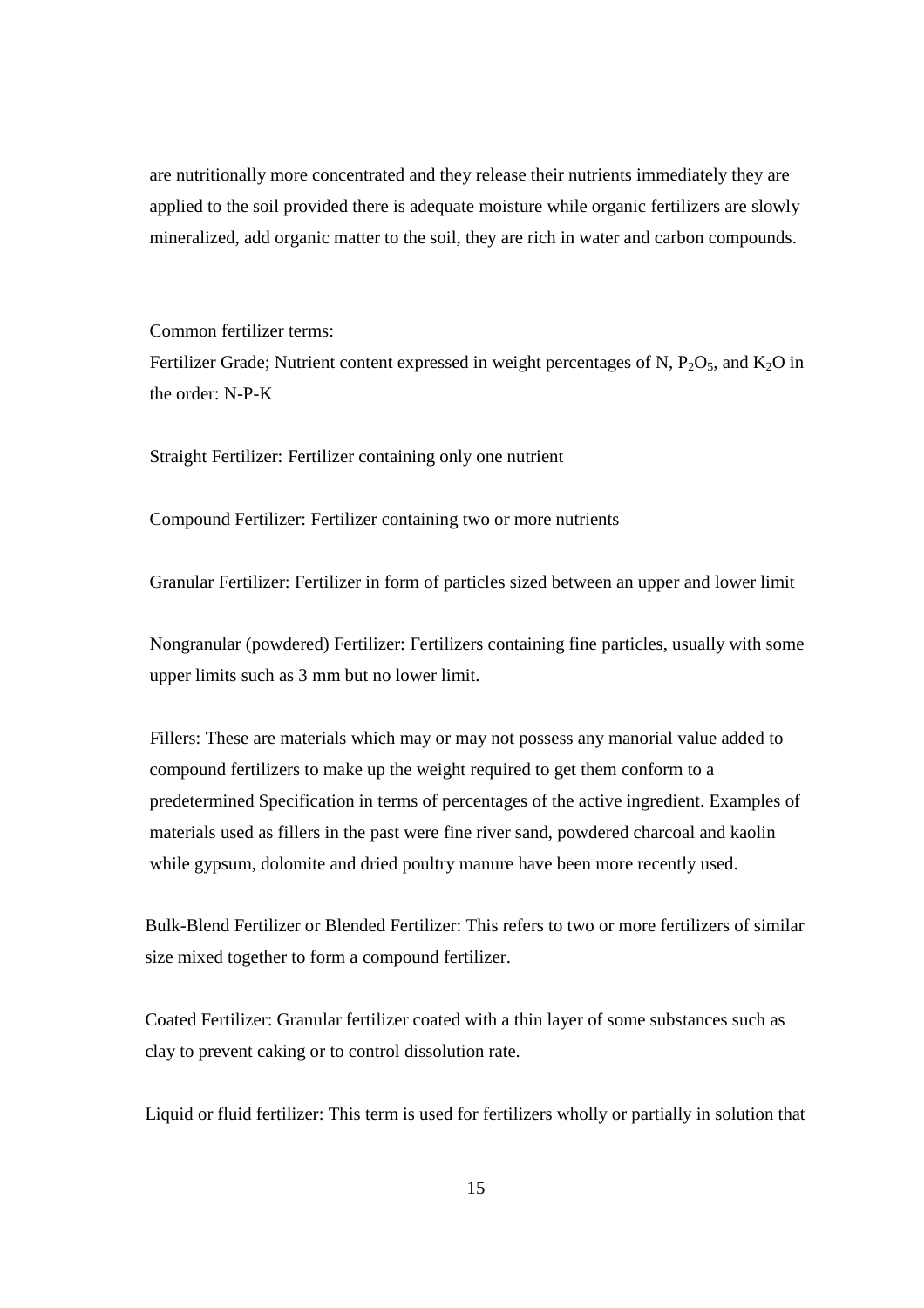can be handled as a liquid. This includes clear liquid and liquids containing solids in suspension.

| Carrier                 |          | %N                                                                                                                                                    |
|-------------------------|----------|-------------------------------------------------------------------------------------------------------------------------------------------------------|
| Urea $[NH_2)_2CO]$      |          | 46                                                                                                                                                    |
|                         |          | $32 - 34.5$                                                                                                                                           |
|                         |          |                                                                                                                                                       |
|                         | % P      | % $P_2O_5$                                                                                                                                            |
| Phosphate               | 20       | 45                                                                                                                                                    |
|                         |          |                                                                                                                                                       |
| Phosphate               | 18       | 41                                                                                                                                                    |
|                         |          |                                                                                                                                                       |
|                         |          |                                                                                                                                                       |
|                         | % $K_2O$ | $\% K$                                                                                                                                                |
| Muriate of Potash (KCl) | 60       | 50                                                                                                                                                    |
| (KNO <sub>3</sub> )     | 44       | 37                                                                                                                                                    |
|                         |          | Examples of N supplying fertilizers:<br>Ammonium nitrate $(NH_4NO_3)$<br>Examples of P supplying fertilizers:<br>Examples of K supplying fertilizers: |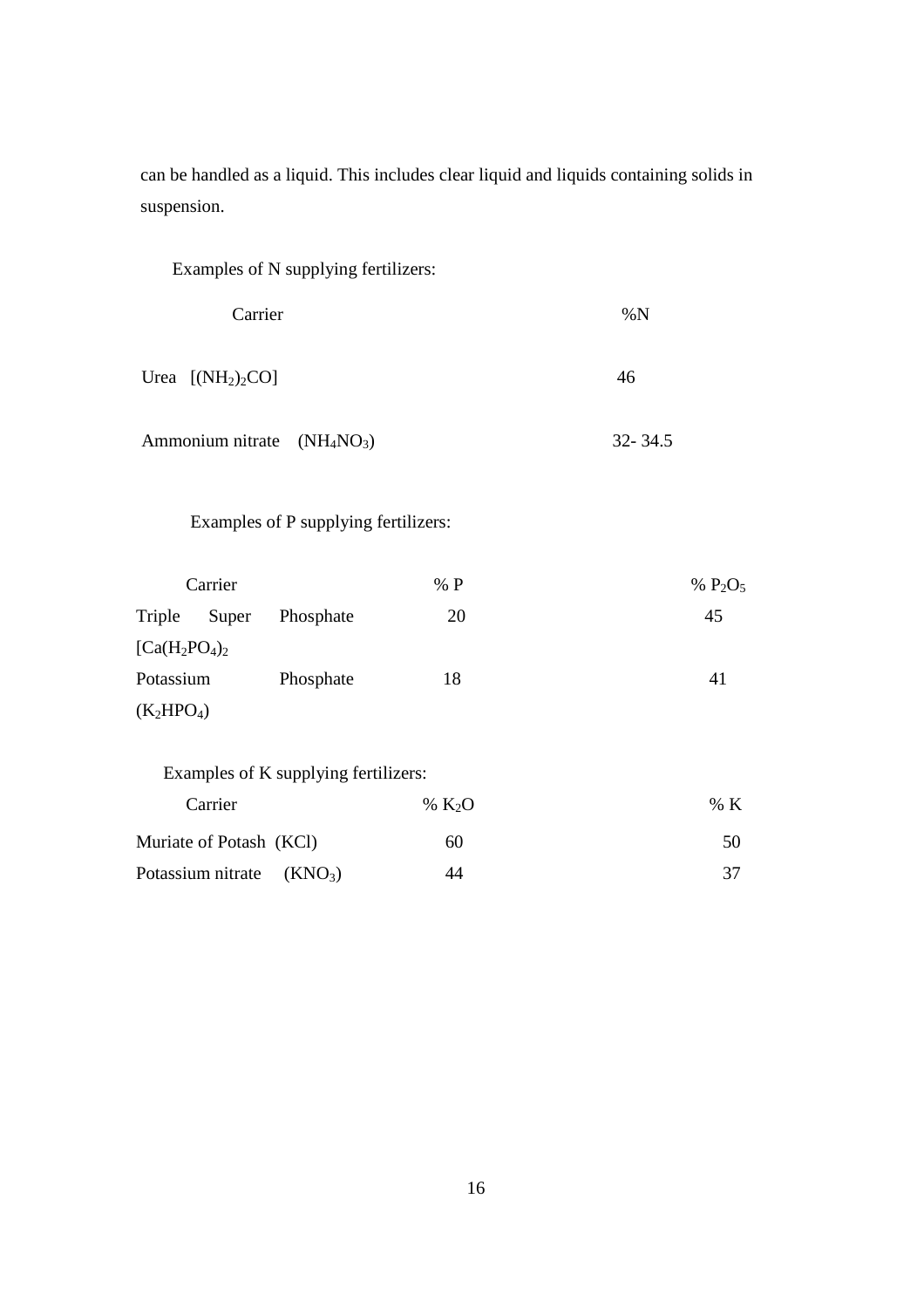# Conversion table for some fertilizer nutrients

| To Convert    | Multiply by |
|---------------|-------------|
| P to $P_2O_5$ | 2.2915      |
| $P_2O_5$ to P | 0.4364      |
| $K$ to $K_2O$ | 1.2047      |
| $K_2O$ to $K$ | 0.8301      |

Fertilizer rate: The quantity of fertilizer that should be applied per unit area of farm land for a given crop.

Example of fertilizer rate calculation:

Calculate the quantity of Urea, Triple Super \_Phosphate (TSP) and Muriate of Potash (MOP) needed to supply 20 kg N/ha, 15 kg P/ha and 30 kg K/ha.

| Urea: | 46kg N would be supplied by 100 kg urea                         |
|-------|-----------------------------------------------------------------|
|       | 20 kg N would be supplied by $100/46$ x $20 = 43.48$ kg Urea/ha |
|       |                                                                 |

| Triple Superphosphate: | 20 kg P would be supplied by 100 kg TSP                        |
|------------------------|----------------------------------------------------------------|
|                        | 15 kg P would be supplied by $100/20 \times 15 = 75$ kg TSP/ha |
| Muriate of Potash:     | 50 kg K would be supplied by 100 kg MOP                        |
|                        | 30 kg K would be supplied by $100/50$ x 30 = 60 kg MOP/ha      |

Fertilizer Manufacture: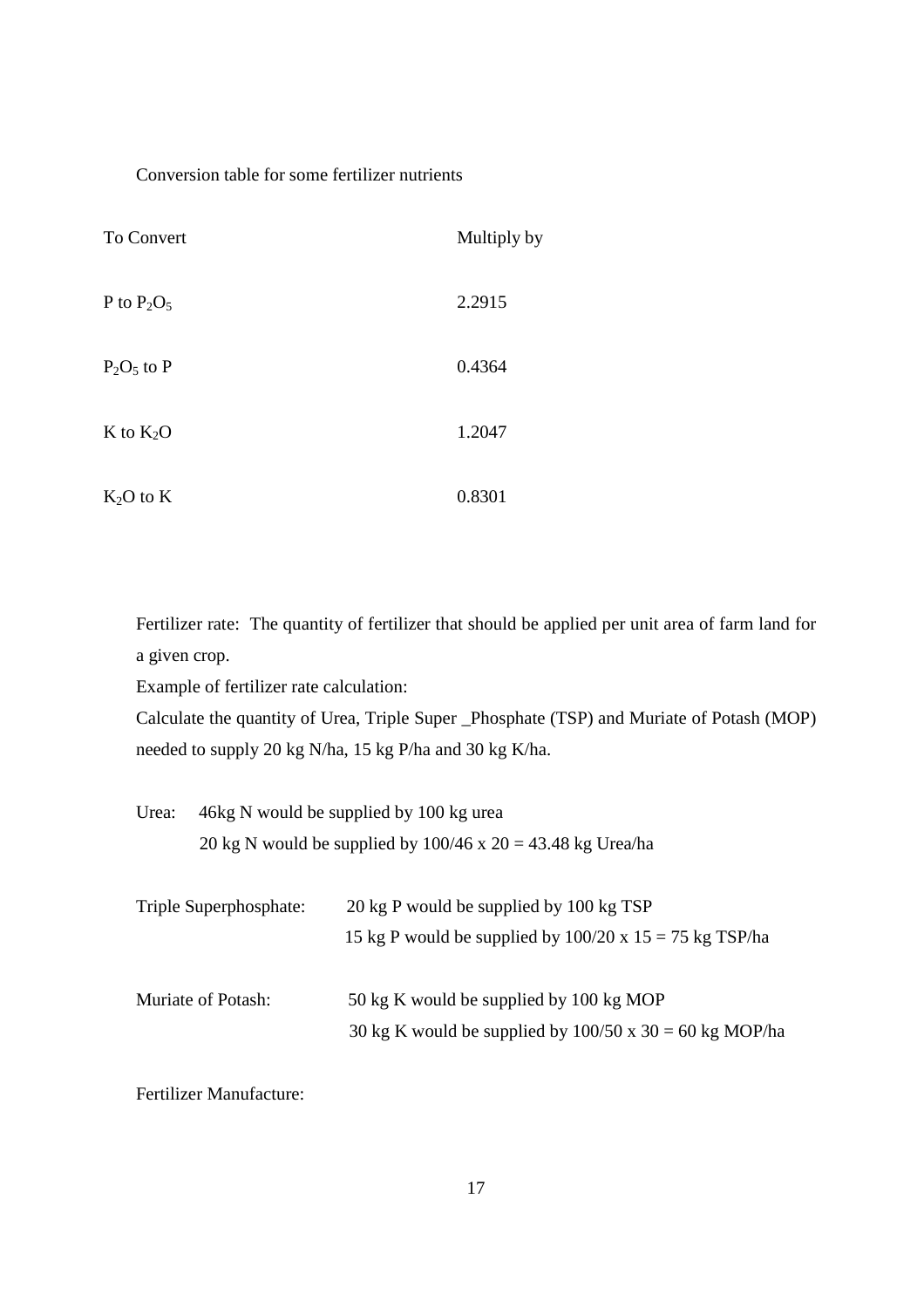Ammonia production is the first step in the manufacture of most nitrogen fertilizers. Ammonia manufacture

|                         | Chemical Characteristics: Ammonia contains $82\%$ nitrogen by weight and is 99% NH <sub>3</sub> , it is |
|-------------------------|---------------------------------------------------------------------------------------------------------|
| N content               | 82%                                                                                                     |
| NH <sub>3</sub> content | 99%                                                                                                     |

Urea

Urea is manufactured using calcium cyanamide according to the following reaction:

 $CO (NH<sub>2</sub>)<sub>2</sub> + H<sub>2</sub>O$   $\longrightarrow$   $CO (NH<sub>2</sub>)<sub>2</sub> + Ca (OH)<sub>2</sub>$ 

Urea chemical characteristics

| Color                                | white         |
|--------------------------------------|---------------|
| Nitrogen content                     | 46.6 %        |
| Molecular weight                     | 60.06         |
| Melting point                        | $0^{\circ}$ C |
| Manufacture of phosphate fertilizers |               |

 Phosphate rock and sulfuric acid are the two major raw materials for the manufacture of phosphate fertilizers

Phosphate Rock: Commercial phosphate rock refers to any rock containing a high percentage of phosphate minerals that can be used for commercial purposes such as fertilizer manufacture and direct application to soil. The term usually applies to a product obtained by mining and beneficiation.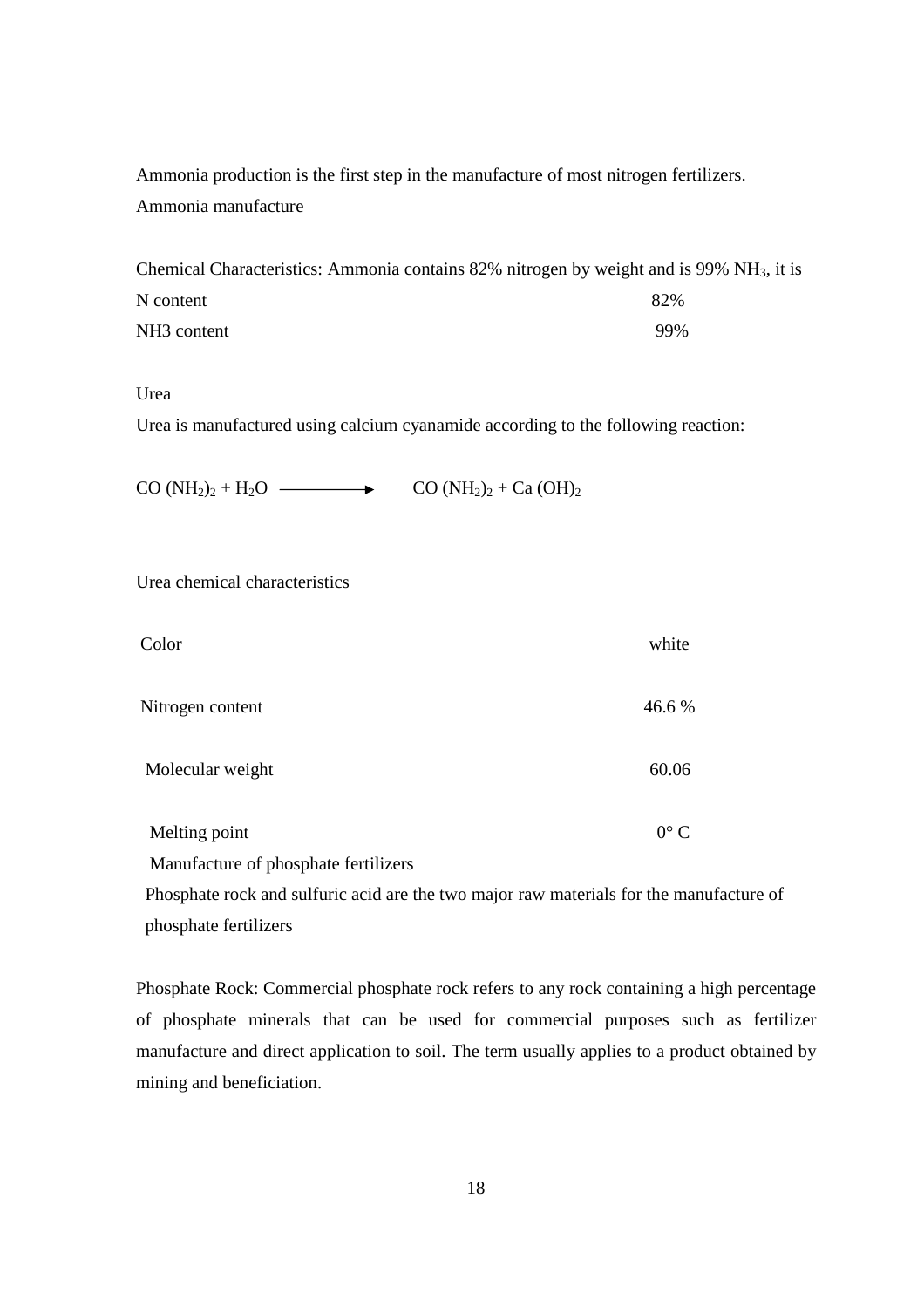Phosphate rocks which contain fluoroapatite as the primary and usually the only source of phosphorus are known as Apatitic phosphates while deposits in which the principal phosphate minerals are aluminous are known as Aluminous Phosphates.

Triple Super Phosphate (TSP) manufacture)

The basic chemical reaction involved in the production of TSP is:

| $Ca_{10}F_2(PO_4)_6 + 14H_3PO_4 + 10H_2O$ | $\longrightarrow$ 10Ca(H <sub>2</sub> PO <sub>4</sub> ) <sub>2</sub> .H <sub>2</sub> O) + 2HF |                     |
|-------------------------------------------|-----------------------------------------------------------------------------------------------|---------------------|
| (Fluoroapatite) (Phosphoric acid)         | (Monocalcium                                                                                  | (Hydrofluoric acid) |
|                                           | phosphate)                                                                                    |                     |

Chemical Characteristics:

| Color     | Gray |
|-----------|------|
| Odor      | Acid |
| P content | 20 % |

Potash Fertilizers

The principal potash evaporate minerals of commercial importance are:

Sylvinite , a mixture of potassium chloride and sodium chloride crystals. This is the easiest to process and is mined in very large quantities. Carnallite, a mixture of potassium chloride and magnesium chloride crystals. Kainite, a mixture of potassium chloride and magnesium. chloride crystals. About 95 % of all potash mined is used as fertilizers, the other 5 % is used in various industrial applications.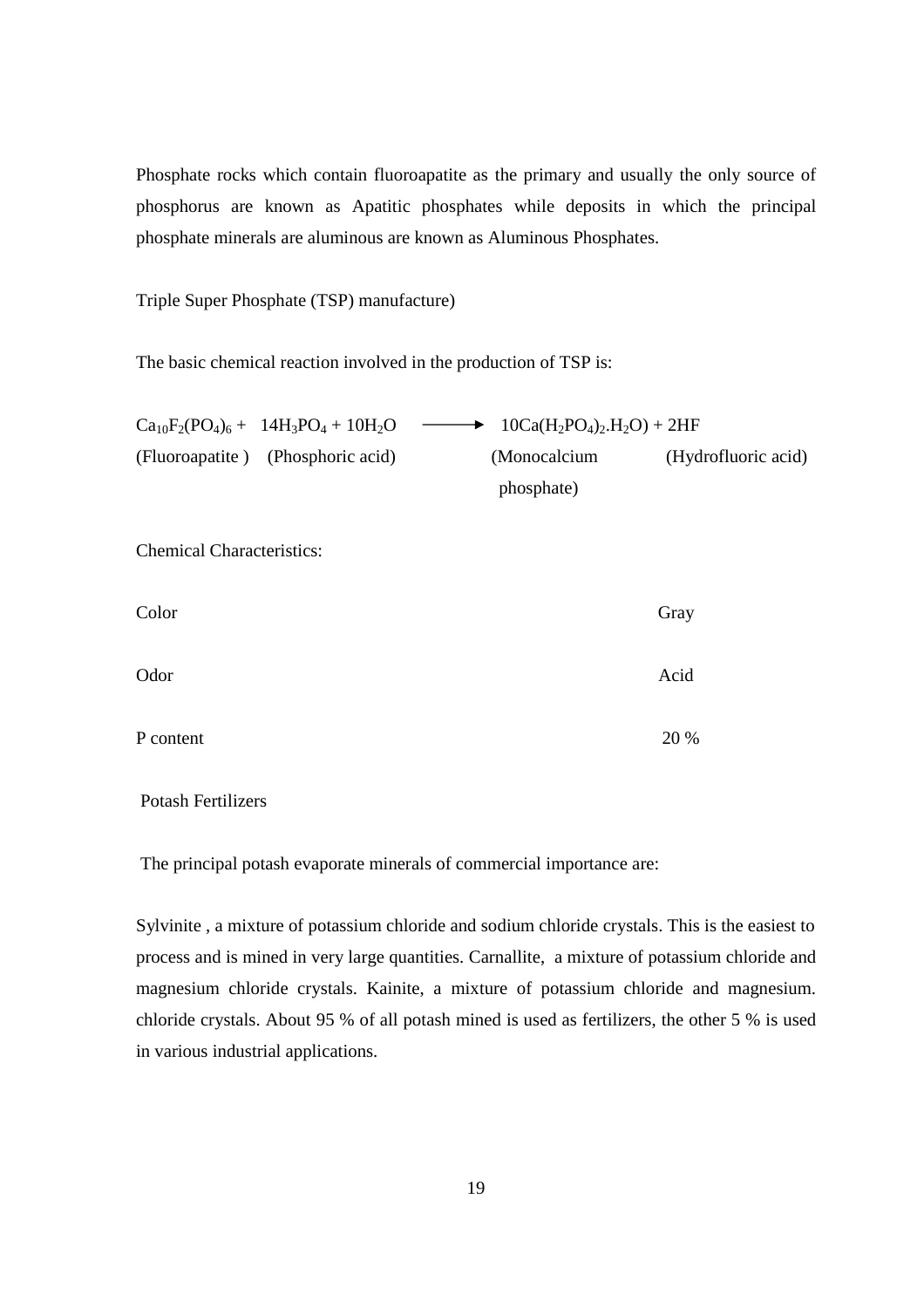Potassium mineral deposits are usually the result of evaporation of water from landlocked seas that have become separated from the main oceanic body and from which the contained salts have gradually precipitated.

# Potassium Chloride manufacture

Potash is very largely extracted or mined from underground deposits of sylvinite, primarily mixed crystals of potassium chloride and sodium chloride using either shaft or solution mining method. Mined sylvinite is later beneficiated or refined using any of the three principal methods namely: flotation, heavy-media separation and solution-crystallization methods.

Flotation is a method of floating off either the potassium chloride or the sodium chloride on a froth. Flotation of potassium chloride is the preferred commercial method.

Heavy media beneficiation utilizes the difference in specific gravity of sylvite (KCl) and halite (NaCl). Halite is denser, therefore, in a liquid of intermediate specific gravity, halite will sink and sylvite will float.

Solution-Crystallization-Dissolution process is based on the solubilities of NaCl and KCl in hot and cold water, the solubility of NaCl decreases slightly as temperature increases. Thus when a brine that is saturated with both NaCl and KCl at 20°C is heated to 100°C, it is capable of dissolving substantial amounts of KCl but no NaCl. The KCl is then dried and marketed in several grades.

| <b>Chemical Characteristics</b> |      |
|---------------------------------|------|
| Potassium content:              | 50 % |
| Solubility in water             | High |
| Chlorine content:               | 47 % |

Methods of fertilizer application

There are three general methods of fertilizer application; Broadcasting – Uniform fertilizer application over the whole cropped field Placement – Inserting, drilling or placing fertilizer below the soil surface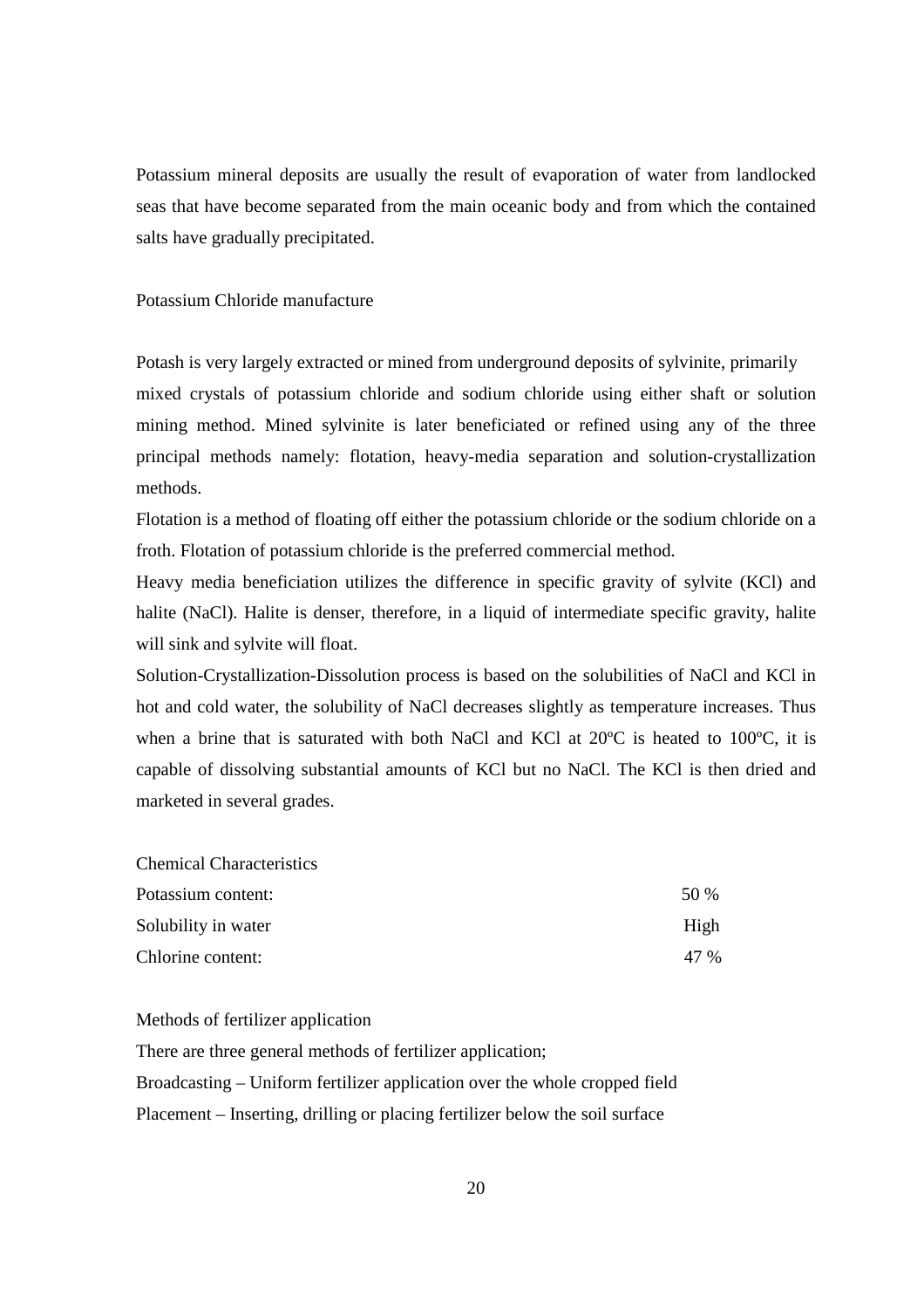Row, band or side dressing- applied to the sides in a band, usually 5 to 10 cm to the side and about 5 cm deep Ring application- applied round the plant in form of a ring Spot application: Similar to ring application, but in addition, holes are made in a ring form round the crop Top dressing- application of fertilizer after crop emergence Foliar application: Application of fertilizer solution on leaves of growing plants by spraying

# **Crop growth**

# **What is crop growth?**

Growth can be defined as the progressive development of an organism. Crop growth is a complex process whereby different organs such as leaves, roots, stems, flower, fruits and grains develop, grow and die in overlapping sequences.

# **Is crop growth different from crop development?**

Crop growth can be defined as the increase in size of a plant. The increase may be expressed in terms of dry weight or dimensions such as height or diameter.

Plant development is the progress of a plant from germination to maturity through a series of stages which in many crops are often well defined.

# **Exercise:**

How is crop growth and development expressed?

# **Factors affecting crop growth and yield**

Crop growth are affected by various factor which can be categorised into two

Genetic factors which concern primarily the inherent capability of a given crop to give high yield and desirable characteristics.

Environmental factors which concern all the external conditions that influence crop growth. It could be climatic, edaphic or human factors.

The major environmental factors affecting crop growth are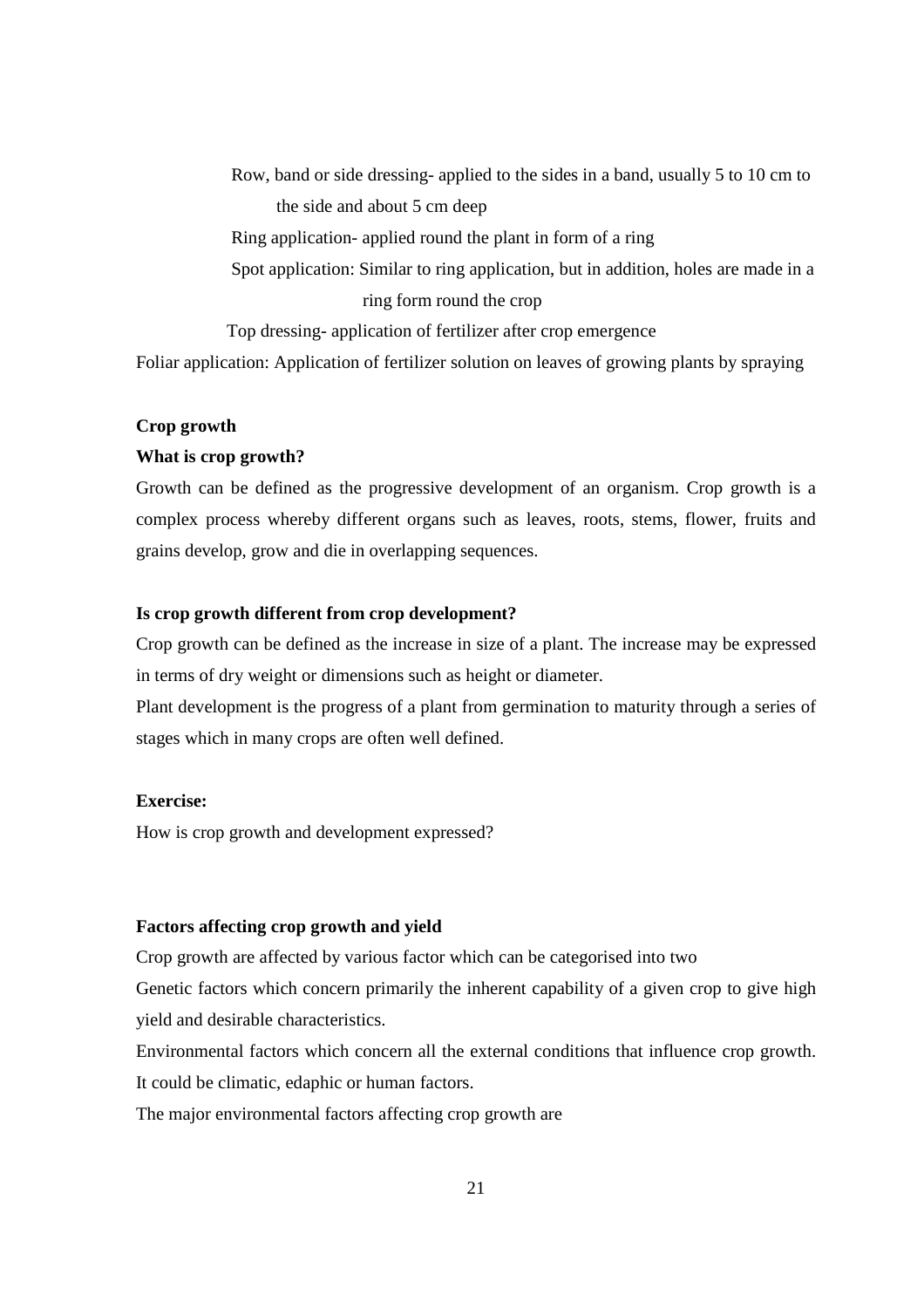Sunlight/radiant energy Adequate supply of plant nutrients Adequate supply of moisture Availability of oxygen and carbondioxide Favourable temperature Favourable soil reaction Absence of toxic substances Soil structure and composition of soil air Biotic factors Human factors **Crop growth response to soil nutrient** 

Plant growth is a function of various environmental or growth factors and may be expressed as

 $G = f(x_1, x_2, x_3, \ldots, x_n)$ 

where G = measure of growth and  $x_1, x_2, x_3, \ldots, x_n$  = various growth factors

# **Understanding Liebig's Law of the minimum**

A German scientist named Liebig proposed a *law of the minimum* stating that plant growth is proportional to the amount available of the most limiting plant nutrient. It means that the addition of each successive increment of a growth factor results in an increase in growth. Maximum yield is obtained when all factors are supplied in adequate or optimum amount.

# **…… And Mitscherlich's Law of diminishing return**

Another German scientist, Eilhart Mitscherlich concluded that plant growth response to a limiting element is not proportional as Liebig proposed but rather follow a law of diminishing return.

He developed an equation to express this law mathematically:

 $dy/dx = k(Y - y)$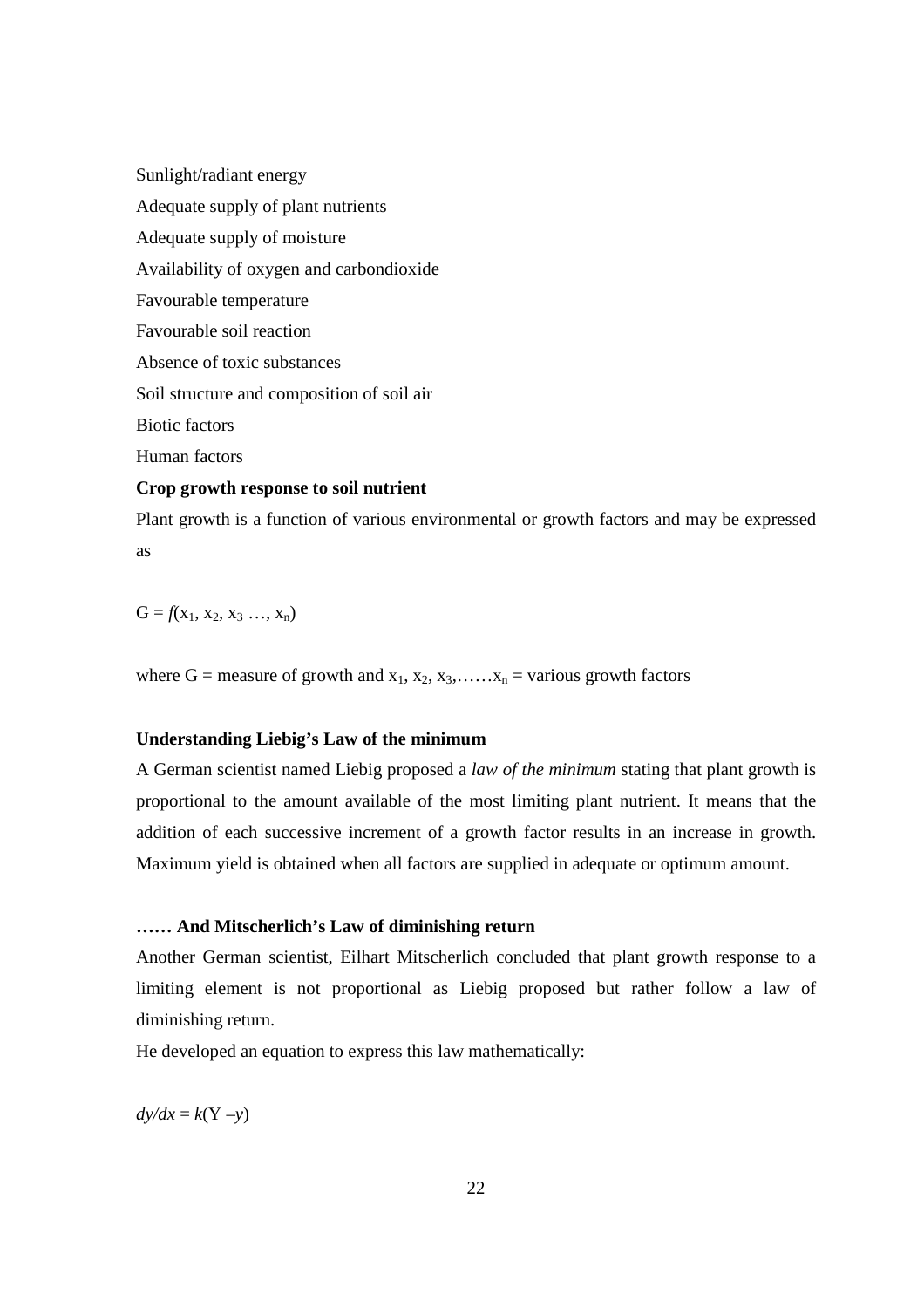where *dy* is the yield increase resulting from a small addition *dx* of the limiting factor, k is a constant for a particular crop and growth factor, Y is the maximum possible yield and y is the yield under the actual condition.

The simplest interpretation of this equation is that yield improvement resulting from any additional unit of fertilizer or nutrient is proportional to the remaining possible improvement. It means that each additional unit of fertilizer gives slightly smaller benefit than the previous unit.

# **Exercise**

Compare Liebig's law of the minimum and Mitscherlich's law of diminishing return

# **Crop growth modelling**

Models simulate or imitate the behaviour of a real crop by predicting the growth of its components, such as leaves, roots, stems and grains.

A crop growth simulation model not only predicts the final state of total biomass or harvestable yield, but also contains quantitative information about major processes involved in the growth and development of a plant.

Computer technology has made growth modelling easier

Some of the modern growth models like DSSAT, ORYZA, APSIM, are developed to simulate crop growth and yield responses to scenarios of field management changes

Some of these models are applied to specific crop e.g. ORYZA is used for only rice while APSIM is used mostly for legumes such as drybeans, cowpea, pigeon pea and g/nut and also sweetpotatoes.

Models are developed based on

the high-resolution sub-national agricultural statistics data

databases of region-wide field trials managed by agricultural research institutes, including CGIAR centers and FAO and NARs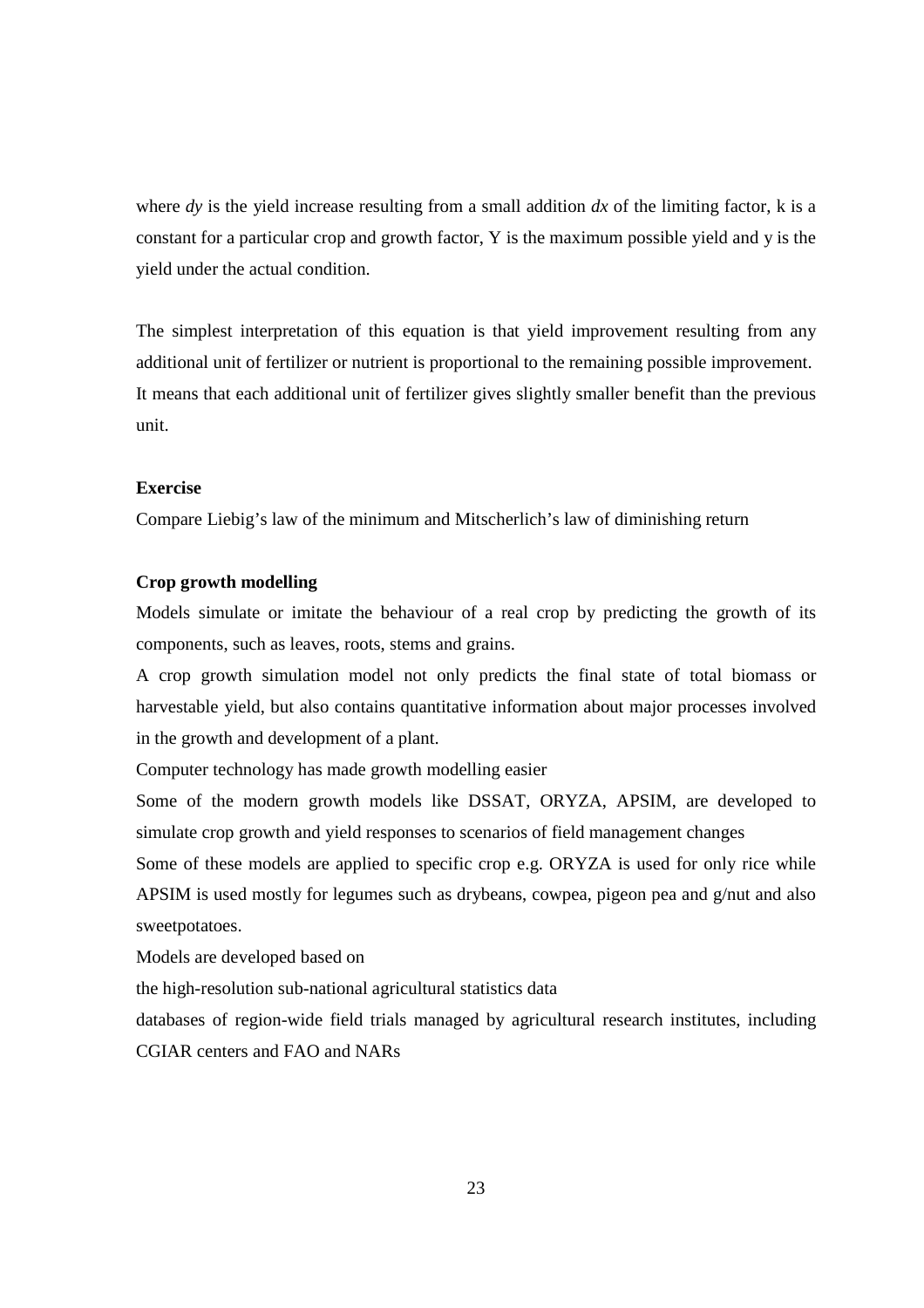# **Nutrient absorption for plant growth**

Absorption of nutrients refers to the transfer of the nutrient ions across the soil root interfaces into the plant cell.

Crops take their nutrients in the form of inorganic ions from the solution that surrounds soil particle and roots.

Factors such as genetic make up of a plant, root morphology and the environment influence nutrient absorption and transport in plants.

The process of nutrient absorption starts from the release of nutrient ions from the soil solid phase to solution and their movement to the root surfaces. The ions move from the root surface through membranes into the root system and from the root system to the whole plant system.

# **Movement of ions from soil to root surfaces**

Three mechanisms are recognized

# **Root interception (contact absorption):**

Root interception occurs as the plant roots grow through the soil mass encountering ions in soil solution and adsorbed ions on soil surfaces.

Nutrient absorption through this mechanism is, however, insignificant as most of the plant nutrients occur in the soil solutions.

### **Mass flow**

Mass flow occurs as nutrient ions are transported in the flow of water to the root surface that results from transpirational water uptake by the plant.

Mass flow prevails for nutrients that are present in relatively high concentration such as Ca and Mg, and mobile nutrients such as NO3- and SO42- .

Movement of nutrient by mass flow is reduced at low temperature and low soil moisture content.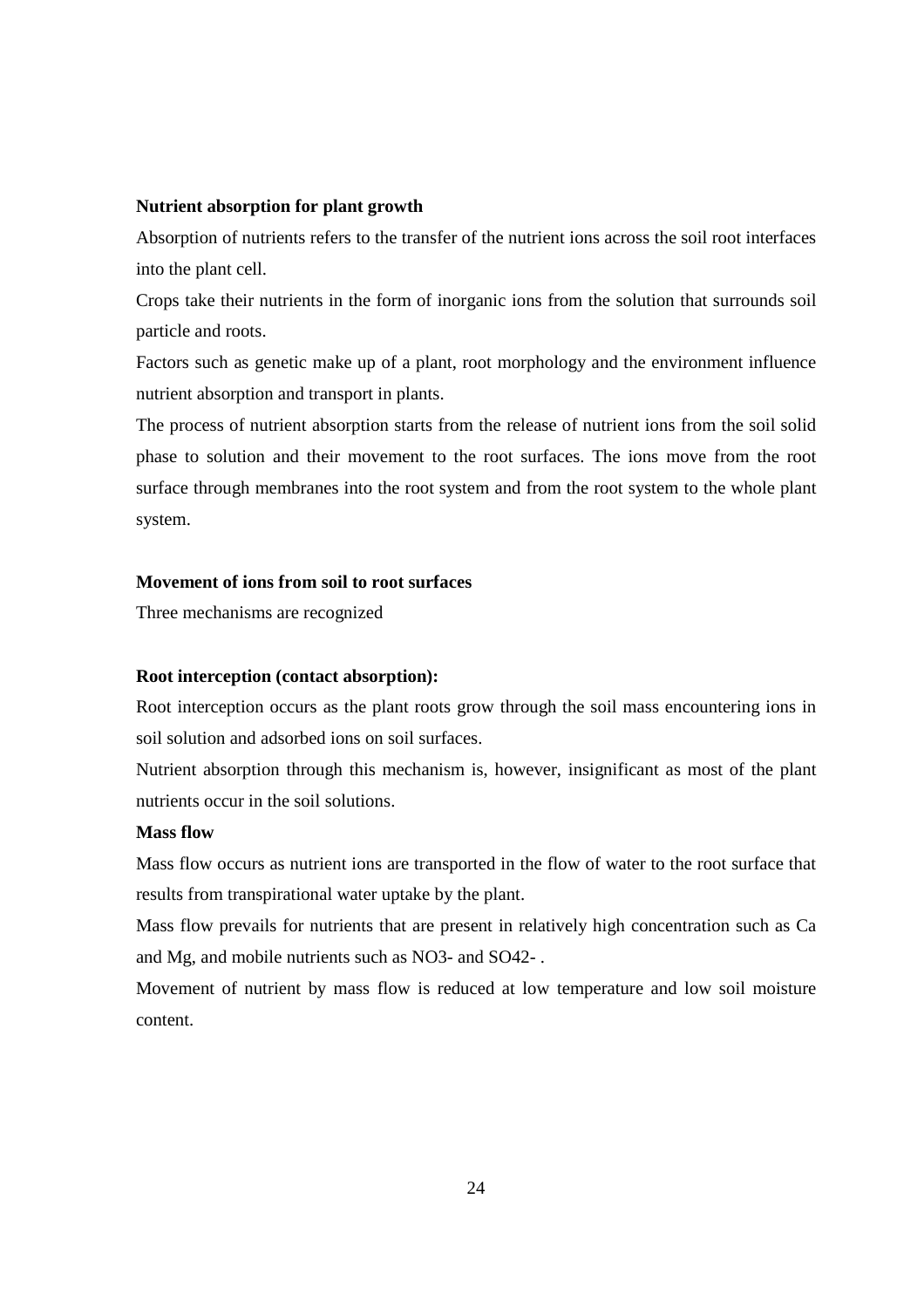# **Diffusion:**

Nutrient ions diffuse toward the roots when ion concentration at the root surfaces decreases as plant absorb nutrient, creating a nutrient concentration gradient.

Diffusion functions to alleviate the nutrient depletion that has occurred in the zone next to the root.

Most P and K moves to the root by diffusion.

Diffusion acts in reverse (back diffusion) when the other two mechanisms deliver more than needed and increase the concentration near the root to a level above that of the rest of the soil.

# **Movement of ions into the root system**

The movement of nutrient ions from root surface into the root can be described by two processes:

Passive movement/transport

Active movement/transport

# **Passive movement or transport of ions**

Passive transport of ions occurs in the outer or free spaces in the wall of epidermal and cortical cells of roots and is controlled by ion concentration (diffusion) and electrical (ion exchange) gradient.

The concentration of ions in the apparent free space is normally less than the bulk solution concentration and therefore, diffusion occurs with concentration gradient, from high to low concentration.

Passive transport is non-selective process and does not require energy from the metabolic activities of the plant.

### **Active movement or transport of ions**

Active transport of ions is the movement of an ion against its concentration gradient using energy i.e. when the cell uses energy to pump a solute across the membrane against a concentration gradient.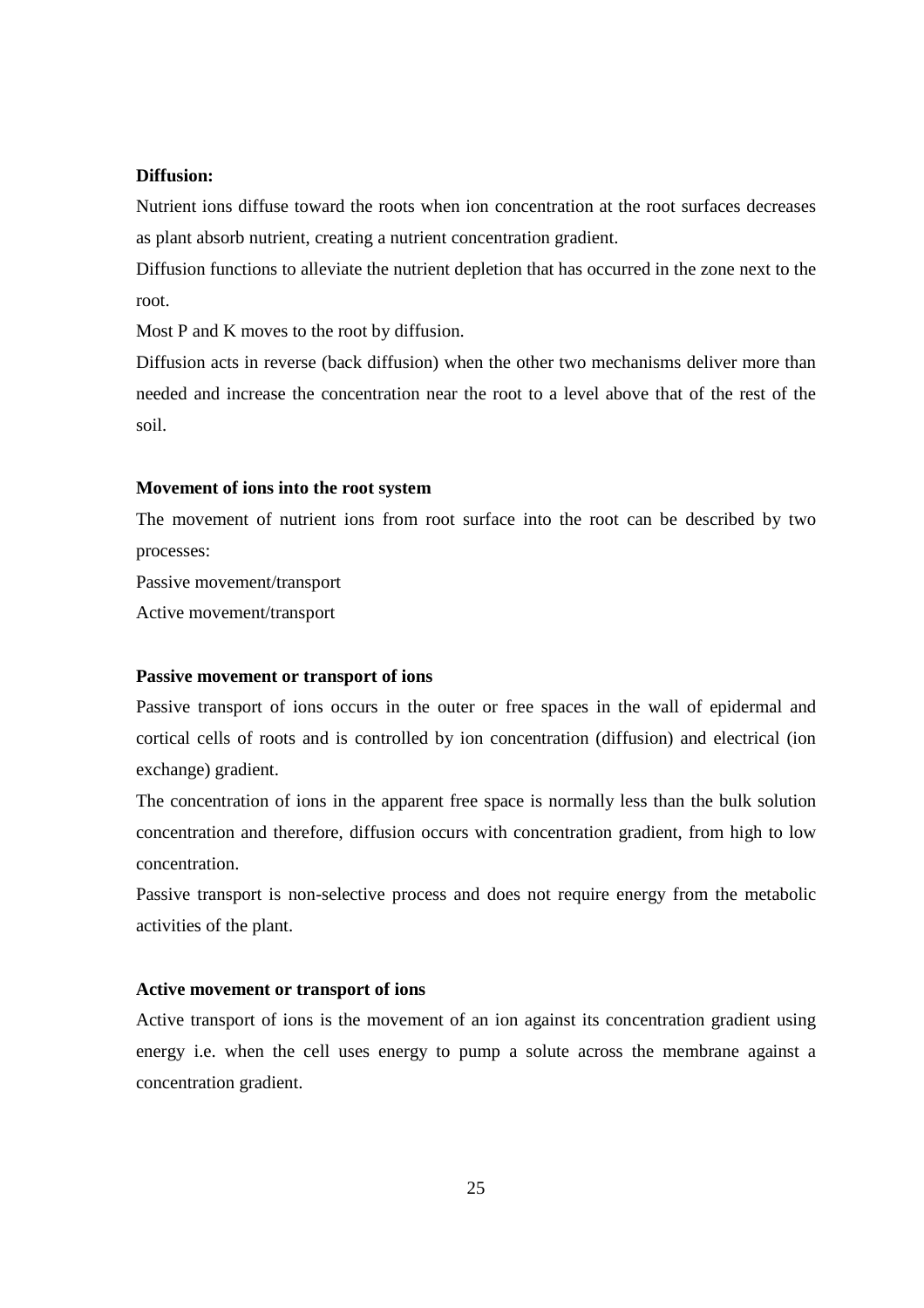The process of nutrient entry known as ion-carrier mechanism or carrier theory involves a metabolically produced substance (carriers) that combines with free ions. The ion-carrier complex can then cross membranes and other barriers not permeable to free ions and later dissociate to release ions into the inner space of the cell.

Active ion transport is selective process such that specific ions are transported across the plasmalemma by specific carrier mechanism.

### **Organic manures and wastes**

Organic manures are materials largely of plant and animal origin in different states of decomposition that are added to soil to supply plant nutrients and improve soil physical properties. They are made from cattle dung, excreta of other animals, rural and urban composts, other animal wastes, crop residues, green manures and industrial organic wastes such as paper and sugar industries and sewage sludge. Organic manures are rich in water and C compounds but poorer in plant nutrients than inorganic manures.

# **Types of organic manures**

**Farm yard manure**: This is the wastes from mixed arable and livestock farming used to fertilise crops. It consists of animal excreta (cattle, goat and sheep dung and urine, poultry litters) mixed with bedding materials such as straw, wood chips, crop residues etc. Farm yard manure supplies both macro and micronutrients to plants. It varies in composition from location to location. However, on the average, it contains about 2% N, 0.4% P and 1.7% K.

**Crop residues**: These include plant parts (straw, stovers, roots) that remain on land after crop harvest.

**Compost manure**: This is made by accelerating the rate of humification of plant and animal residues by microorganisms in well aerated condition.

**Green manure:** These are green plants used in fertilizing soil. Green manuring is the practice of ploughing in a quick-growing leafy crop before maturity. Leguminous plants are largely used as green manure due to their symbiotic N fixing capacity. Some non-leguminous plants may also used due to local availability, drought tolerance, quick growth and adaptation to adverse conditions e.g *Tithonia diversifolia*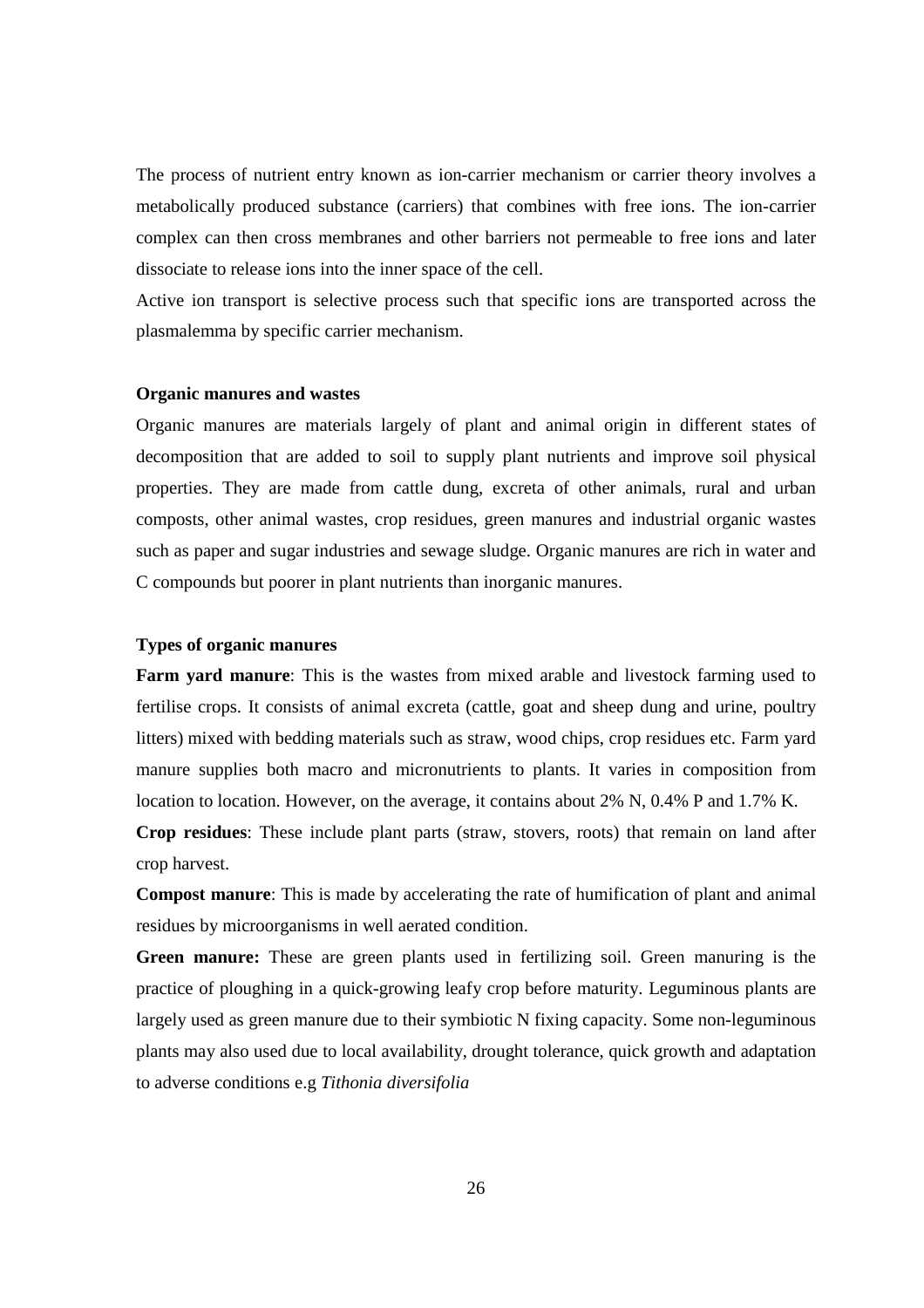**Slurry**: This is a suspension of dung in the urine and washing water coming from animal houses and milking parlours.

**Sewage sludge:** It is an end product of wastewater treatment process, consisting of solids separated from liquid raw sewage. Sewage sludges vary in condition from sticky materials containing half their weight of water to well dried powder, easy to handle and spread. Sludges are processed and transformed into biosolids using a number of complex treatments such as digestion, thickening, dewatering, drying, and lime/alkaline stabilisation. Digested sludges are fermented anaerobically to eliminate offensive odours and lower the count of pathogens and may safely be applied to the land. However, sustained heavy application of sludges may introduce pathogens into soil and/or raise heavy metals content such as Zn, Cu, Ni and Cd to levels that are detrimental to plants.

# **Benefits of organic manure to sustainable agriculture**

It builds soil organic matter thus improving soil quality It serves as nutrient reserves thus improving soil fertility It improves soil physical properties like Soil porosity Water stable aggregates Water holding capacity Infiltration rate Hydraulic conductivity It buffers against rapid changes in acidity, alkalinity and salinity of soil It improves soil structure and reduces soil crusting It provides energy substrate for microbial transformations.

# **Composition of manures**

Organic manures vary in composition of their nutrients. Variability in elemental and composition among and within organic fertilizer types is due to factors such as Differences in source (whether animal or plant origin)